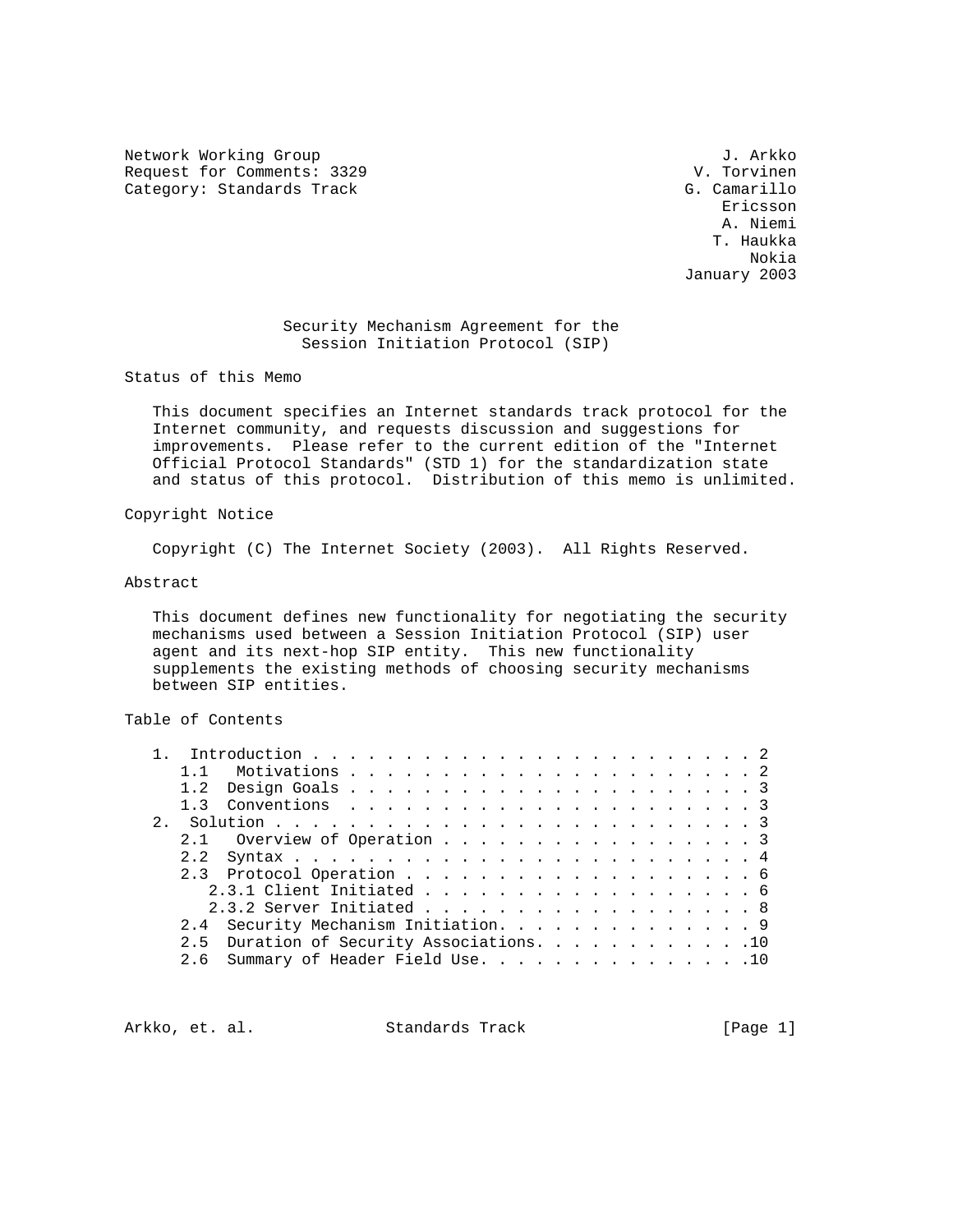| $\overline{3}$ . | Backwards Compatibility 11         |
|------------------|------------------------------------|
|                  |                                    |
|                  |                                    |
|                  | Server Initiated 14<br>4 2         |
| 5.               | Security Considerations 15         |
| რ.               |                                    |
|                  | Registration Information 17<br>6.1 |
|                  | Registration Template. 18<br>6.2   |
|                  | 6.3<br>Header Field Names 18       |
|                  |                                    |
|                  |                                    |
|                  |                                    |
| 8.               |                                    |
| 9.               |                                    |
|                  | 10. Informative References 20      |
| Ά.               |                                    |
|                  |                                    |
|                  |                                    |

#### 1. Introduction

 Traditionally, security protocols have included facilities to agree on the used mechanisms, algorithms, and other security parameters. This is to add flexibility, since different mechanisms are usually suitable to different scenarios. Also, the evolution of security mechanisms often introduces new algorithms, or uncovers problems in existing ones, making negotiation of mechanisms a necessity.

 The purpose of this specification is to define negotiation functionality for the Session Initiation Protocol (SIP) [1]. This negotiation is intended to work only between a UA and its first-hop SIP entity.

# 1.1 Motivations

 Without a secured method to choose between security mechanisms and/or their parameters, SIP is vulnerable to certain attacks. Authentication and integrity protection using multiple alternative methods and algorithms is vulnerable to Man-in-the-Middle (MitM) attacks (e.g., see [4]).

 It is also hard or sometimes even impossible to know whether a specific security mechanism is truly unavailable to a SIP peer entity, or if in fact a MitM attack is in action.

 In certain small networks these issues are not very relevant, as the administrators of such networks can deploy appropriate software versions and set up policies for using exactly the right type of

Arkko, et. al. Standards Track [Page 2]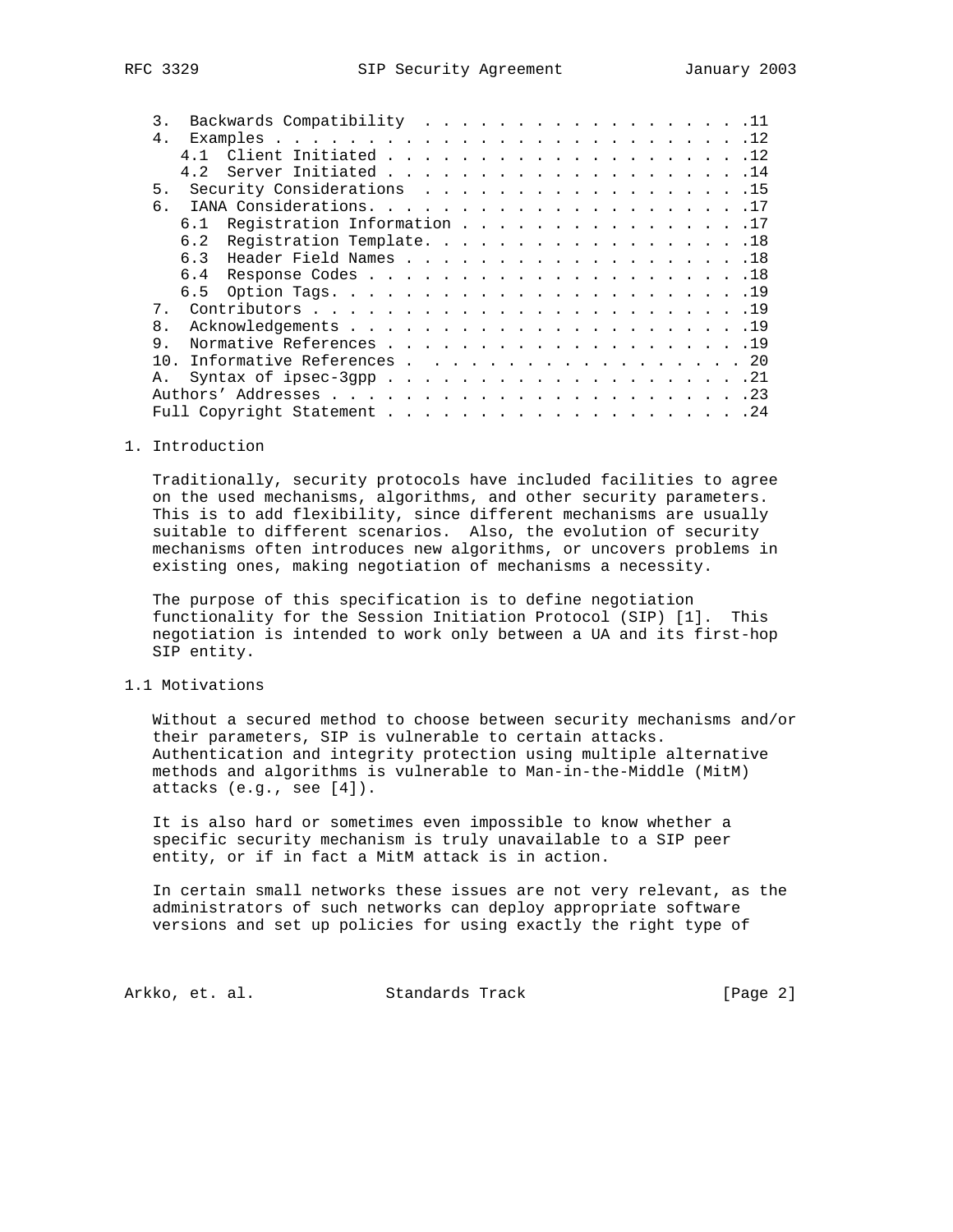security. However, SIP is also expected to be deployed to hundreds of millions of small devices with little or no possibilities for coordinated security policies, let alone software upgrades, which necessitates the need for the negotiation functionality to be available from the very beginning of deployment (e.g., see [11]).

- 1.2 Design Goals
	- 1. The entities involved in the security agreement process need to find out exactly which security mechanisms to apply, preferably without excessive additional roundtrips.
	- 2. The selection of security mechanisms itself needs to be secure. Traditionally, all security protocols use a secure form of negotiation. For instance, after establishing mutual keys through Diffie-Hellman, IKE sends hashes of the previously sent data including the offered crypto mechanisms [8]. This allows the peers to detect if the initial, unprotected offers were tampered with.
	- 3. The entities involved in the security agreement process need to be able to indicate success or failure of the security agreement process.
	- 4. The security agreement process should not introduce any additional state to be maintained by the involved entities.
- 1.3 Conventions

 The key words "MUST", "MUST NOT", "REQUIRED", "SHALL", "SHALL NOT", "SHOULD", "SHOULD NOT", "RECOMMENDED", "MAY", and "OPTIONAL" in this document are to be interpreted as described in BCP 14, RFC 2119 [9].

- 2. Solution
- 2.1 Overview of Operation

 The message flow below illustrates how the mechanism defined in this document works:

| 1. Client ----------client list---------> Server  |  |
|---------------------------------------------------|--|
| 2. Client <---------server list---------- Server  |  |
| 3. Client ------(turn on security)------- Server  |  |
| 4. Client ----------server list---------> Server  |  |
| 5. Client <----------ok or error---------- Server |  |

Figure 1: Security agreement message flow.

| Arkko, et. al.<br>Standards Track | [Page $3$ ] |
|-----------------------------------|-------------|
|-----------------------------------|-------------|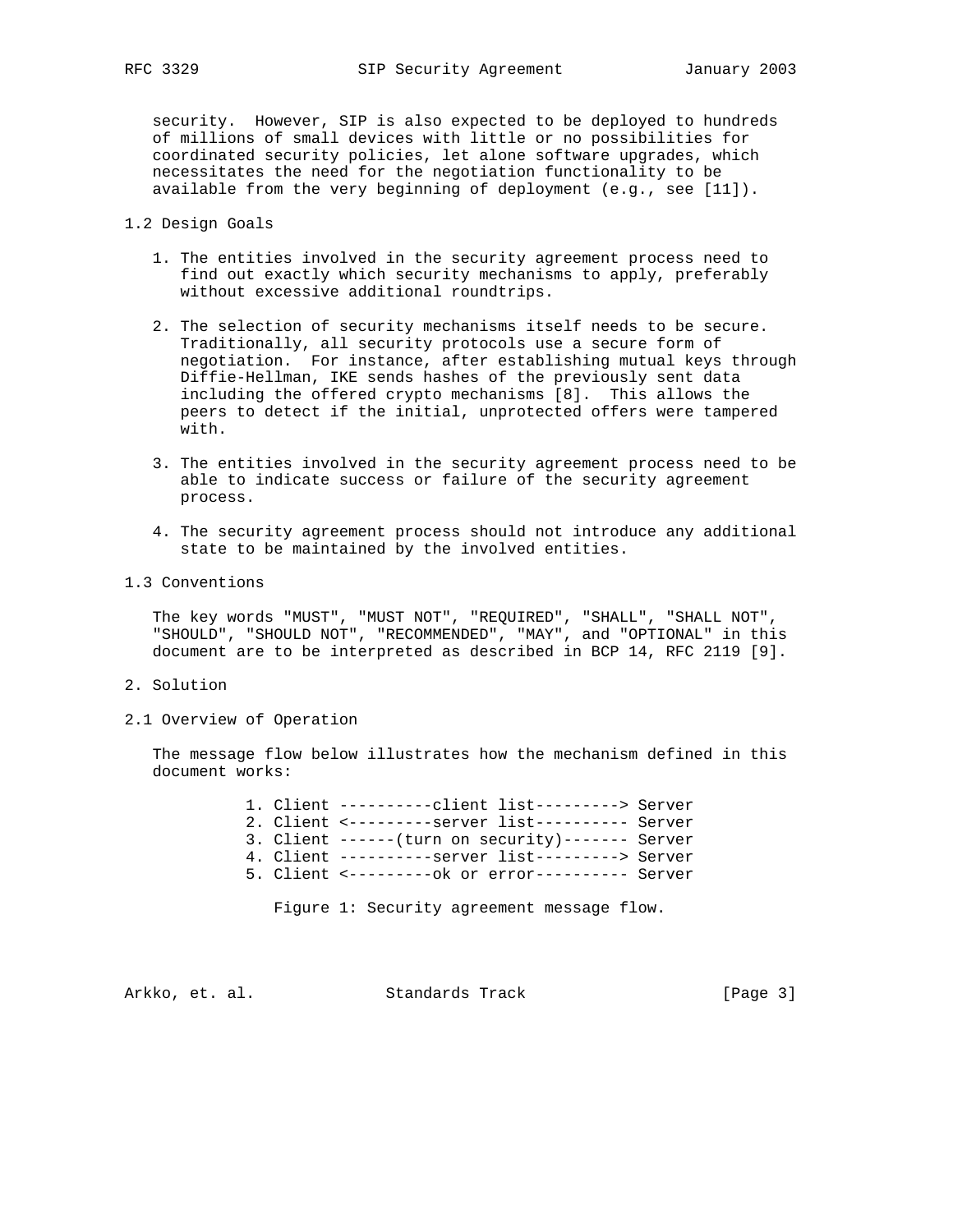- Step 1: Clients wishing to use this specification can send a list of their supported security mechanisms along the first request to the server.
- Step 2: Servers wishing to use this specification can challenge the client to perform the security agreement procedure. The security mechanisms and parameters supported by the server are sent along in this challenge.
- Step 3: The client then proceeds to select the highest-preference security mechanism they have in common and to turn on the selected security.
- Step 4: The client contacts the server again, now using the selected security mechanism. The server's list of supported security mechanisms is returned as a response to the challenge.
- Step 5: The server verifies its own list of security mechanisms in order to ensure that the original list had not been modified.

 This procedure is stateless for servers (unless the used security mechanisms require the server to keep some state).

The client and the server lists are both static (i.e., they do not and cannot change based on the input from the other side). Nodes may, however, maintain several static lists, one for each interface, for example.

 Between Steps 1 and 2, the server may set up a non-self-describing security mechanism if necessary. Note that with this type of security mechanisms, the server is necessarily stateful. The client would set up the non-self-describing security mechanism between Steps 2 and 4.

# 2.2 Syntax

 We define three new SIP header fields, namely Security-Client, Security-Server and Security-Verify. The notation used in the Augmented BNF definitions for the syntax elements in this section is as used in SIP [1], and any elements not defined in this section are as defined in SIP and the documents to which it refers:

| security-client = "Security-Client" HCOLON |
|--------------------------------------------|
| sec-mechanism * (COMMA sec-mechanism)      |
| security-server = "Security-Server" HCOLON |
| sec-mechanism * (COMMA sec-mechanism)      |
| security-verify = "Security-Verify" HCOLON |
| sec-mechanism * (COMMA sec-mechanism)      |

Arkko, et. al. Standards Track [Page 4]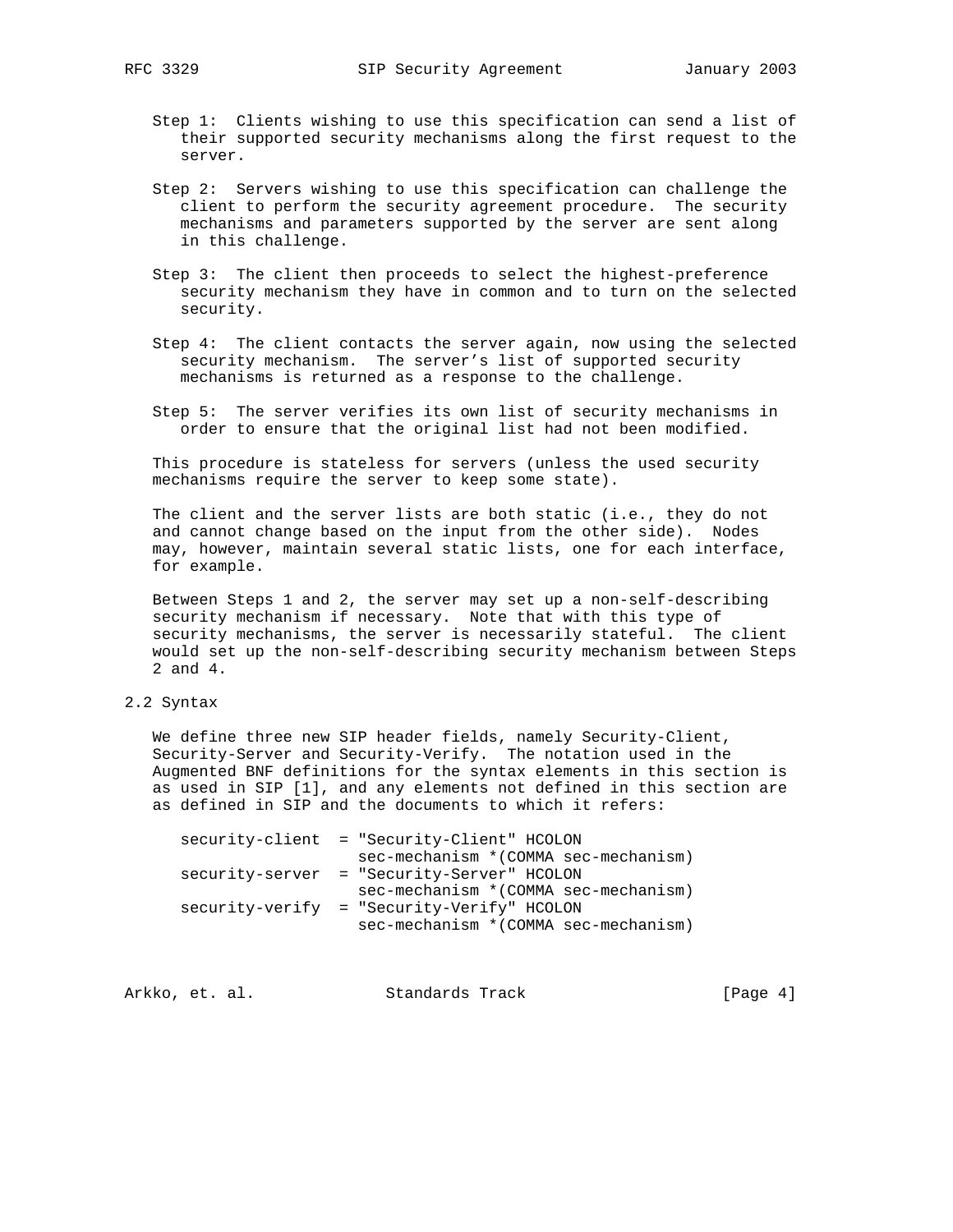| sec-mechanism<br>mechanism-name | = mechanism-name * (SEMI mech-parameters)<br>$=$ ( "digest" / "tls" / "ipsec-ike" / |
|---------------------------------|-------------------------------------------------------------------------------------|
|                                 | "ipsec-man" / token )                                                               |
| mech-parameters                 | = ( preference / digest-algorithm /                                                 |
|                                 | digest-qop / digest-verify / extension )                                            |
| preference                      | = "q" EOUAL qvalue                                                                  |
| qvalue                          | $=$ ( "0" [ "." 0*3DIGIT ] )                                                        |
|                                 | / $( "1" [ "." 0*3("0") ] )$                                                        |
|                                 | $digest-alqorithm = "d-alq" EQUAL token$                                            |
| digest-gop                      | = "d-gop" EOUAL token                                                               |
| digest-verify                   | = "d-ver" EQUAL LDQUOT 32LHEX RDQUOT                                                |
| extension                       | = generic-param                                                                     |
|                                 |                                                                                     |

 Note that qvalue is already defined in the SIP BNF [1]. We have copied its definitions here for completeness.

 The parameters described by the BNF above have the following semantics:

Mechanism-name

 This token identifies the security mechanism supported by the client, when it appears in a Security-Client header field; or by the server, when it appears in a Security-Server or in a Security-Verify header field. The mechanism-name tokens are registered with the IANA. This specification defines four values:

- \* "tls" for TLS [3].
- \* "digest" for HTTP Digest [4].
- \* "ipsec-ike" for IPsec with IKE [2].
- \* "ipsec-man" for manually keyed IPsec without IKE.

Preference

 The "q" value indicates a relative preference for the particular mechanism. The higher the value the more preferred the mechanism is. All the security mechanisms MUST have different "q" values. It is an error to provide two mechanisms with the same "q" value.

Digest-algorithm

 This optional parameter is defined here only for HTTP Digest [4] in order to prevent the bidding-down attack for the HTTP Digest algorithm parameter. The content of the field may have same values as defined in [4] for the "algorithm" field.

Arkko, et. al. Standards Track [Page 5]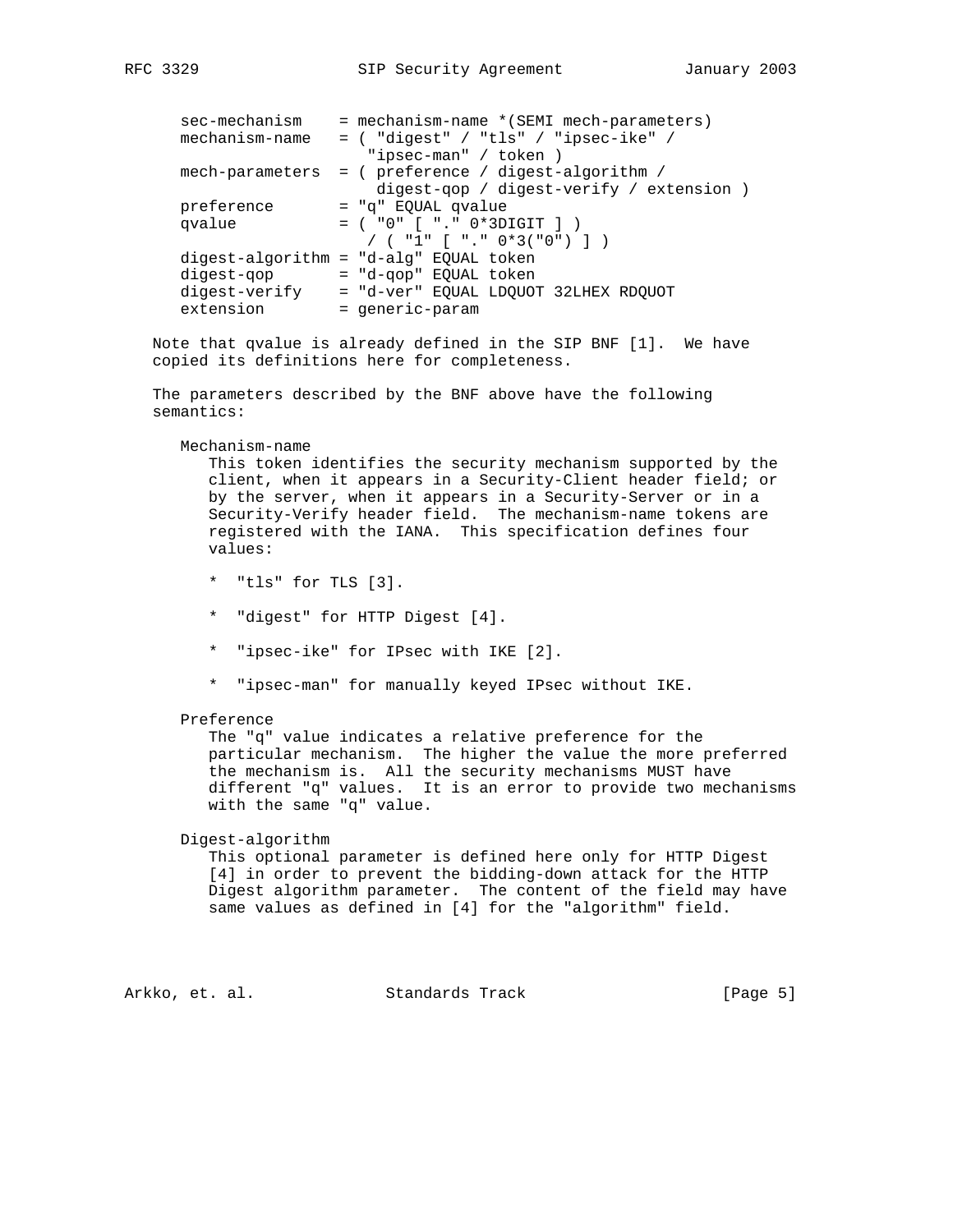Digest-qop This optional parameter is defined here only for HTTP Digest [4] in order to prevent the bidding-down attack for the HTTP Digest qop parameter. The content of the field may have same values as defined in [4] for the "qop" field. Digest-verify

 This optional parameter is defined here only for HTTP Digest [4] in order to prevent the bidding-down attack for the SIP security mechanism agreement (this document). The content of the field is counted exactly the same way as "request-digest" in [4] except that the Security-Server header field is included in the A2 parameter. If the "qop" directive's value is "auth" or is unspecified, then A2 is:

A2 = Method ":" digest-uri-value ":" security-server

If the "qop" value is "auth-int", then A2 is:

 A2 = Method ":" digest-uri-value ":" H(entity-body) ":" security-server

 All linear white spaces in the Security-Server header field MUST be replaced by a single SP before calculating or interpreting the digest-verify parameter. Method, digest-uri value, entity-body, and any other HTTP Digest parameter are as specified in [4].

 Note that this specification does not introduce any extension or change to HTTP Digest [4]. This specification only re-uses the existing HTTP Digest mechanisms to protect the negotiation of security mechanisms between SIP entities.

# 2.3 Protocol Operation

 This section deals with the protocol details involved in the negotiation between a SIP UA and its next-hop SIP entity. Throughout the text the next-hop SIP entity is referred to as the first-hop proxy or outbound proxy. However, the reader should bear in mind that a user agent server can also be the next-hop for a user agent client.

# 2.3.1 Client Initiated

 If a client ends up using TLS to contact the server because it has followed the rules specified in [5], the client MUST NOT use the security agreement procedure of this specification. If a client ends

Arkko, et. al. Standards Track [Page 6]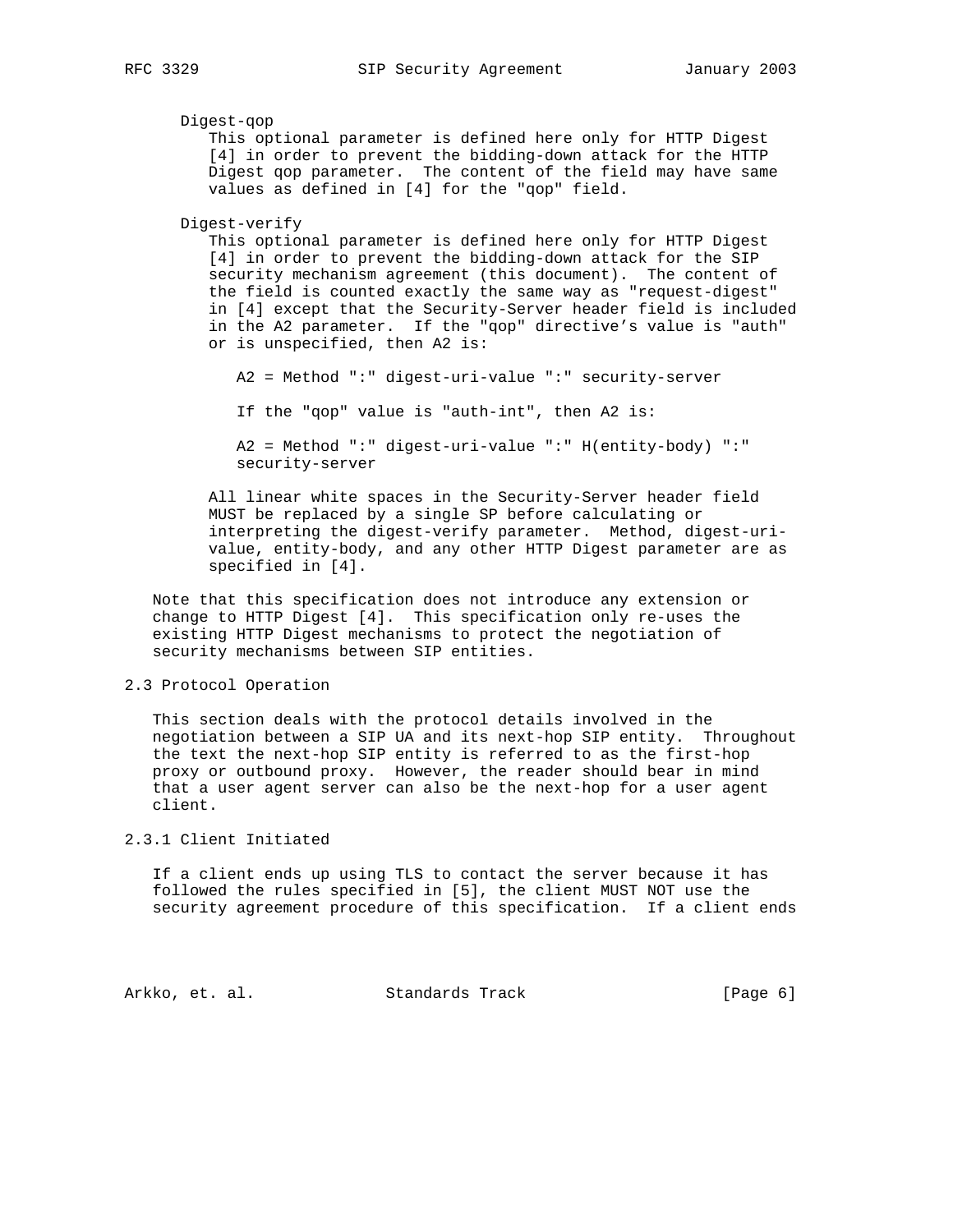up using non-TLS connections because of the rules in [5], the client MAY use the security agreement of this specification to detect DNS spoofing, or to negotiate some other security than TLS.

 A client wishing to use the security agreement of this specification MUST add a Security-Client header field to a request addressed to its first-hop proxy (i.e., the destination of the request is the first hop proxy). This header field contains a list of all the security mechanisms that the client supports. The client SHOULD NOT add preference parameters to this list. The client MUST add both a Require and Proxy-Require header field with the value "sec-agree" to its request.

 The contents of the Security-Client header field may be used by the server to include any necessary information in its response.

 A server receiving an unprotected request that contains a Require or Proxy-Require header field with the value "sec-agree" MUST respond to the client with a 494 (Security Agreement Required) response. The server MUST add a Security-Server header field to this response listing the security mechanisms that the server supports. The server MUST add its list to the response even if there are no common security mechanisms in the client's and server's lists. The server's list MUST NOT depend on the contents of the client's list.

 The server MUST compare the list received in the Security-Client header field with the list to be sent in the Security-Server header field. When the client receives this response, it will choose the common security mechanism with the highest "q" value. Therefore, the server MUST add the necessary information so that the client can initiate that mechanism (e.g., a Proxy-Authenticate header field for HTTP Digest).

 When the client receives a response with a Security-Server header field, it MUST choose the security mechanism in the server's list with the highest "q" value among all the mechanisms that are known to the client. Then, it MUST initiate that particular security mechanism as described in Section 3.5. This initiation may be carried out without involving any SIP message exchange (e.g., establishing a TLS connection).

 If an attacker modified the Security-Client header field in the request, the server may not include in its response the information needed to establish the common security mechanism with the highest preference value (e.g., the Proxy-Authenticate header field is missing). A client detecting such a lack of information in the

Arkko, et. al. Standards Track [Page 7]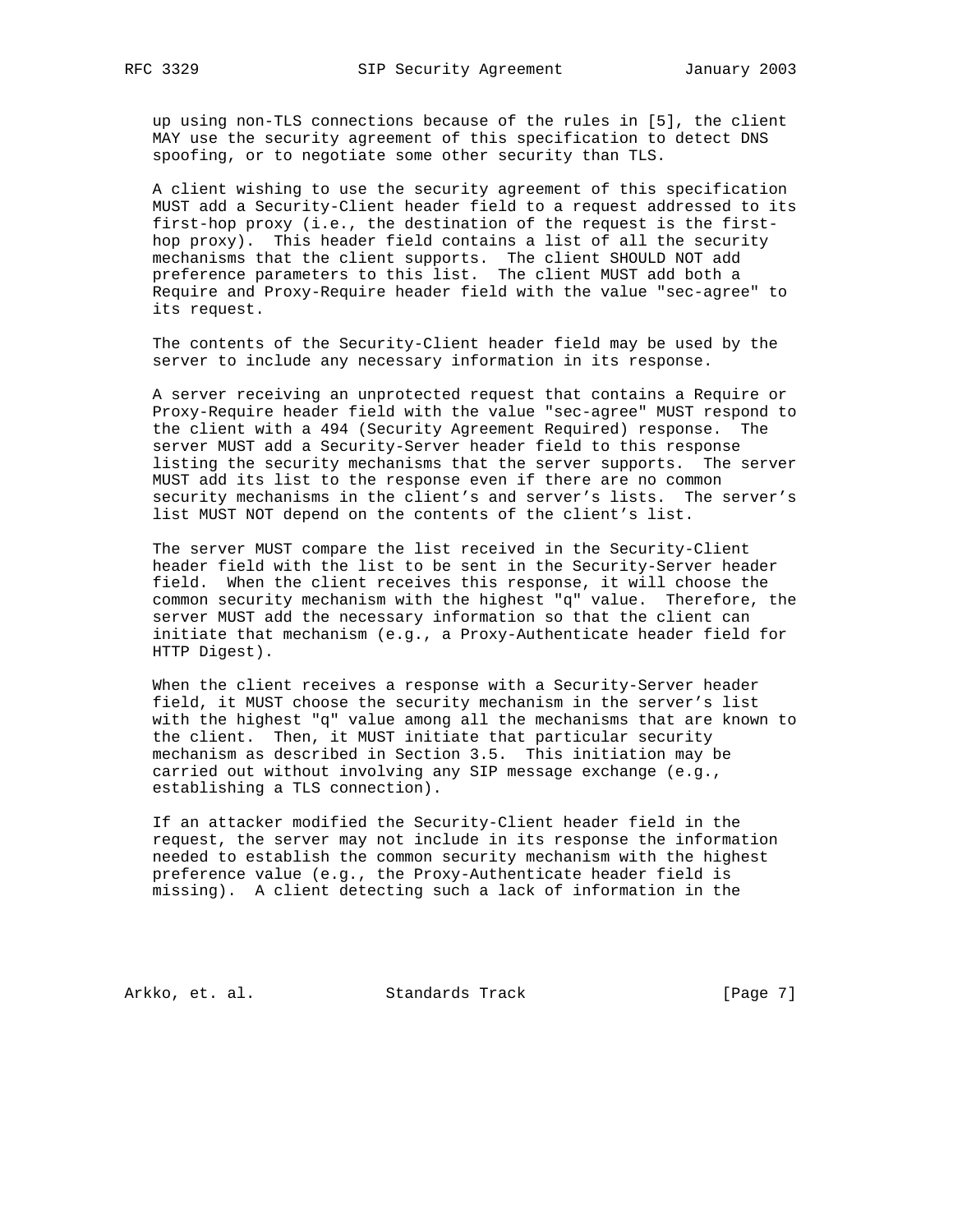response MUST consider the current security agreement process aborted, and MAY try to start it again by sending a new request with a Security-Client header field as described above.

 All the subsequent SIP requests sent by the client to that server SHOULD make use of the security mechanism initiated in the previous step. These requests MUST contain a Security-Verify header field that mirrors the server's list received previously in the Security- Server header field. These requests MUST also have both a Require and Proxy-Require header fields with the value "sec-agree".

 The server MUST check that the security mechanisms listed in the Security-Verify header field of incoming requests correspond to its static list of supported security mechanisms.

 Note that, following the standard SIP header field comparison rules defined in [1], both lists have to contain the same security mechanisms in the same order to be considered equivalent. In addition, for each particular security mechanism, its parameters in both lists need to have the same values.

 The server can proceed processing a particular request if, and only if, the list was not modified. If modification of the list is detected, the server MUST respond to the client with a 494 (Security Agreement Required) response. This response MUST include the server's unmodified list of supported security mechanisms. If the list was not modified, and the server is a proxy, it MUST remove the "sec-agree" value from both the Require and Proxy-Require header fields, and then remove the header fields if no values remain.

 Once the security has been negotiated between two SIP entities, the same SIP entities MAY use the same security when communicating with each other in different SIP roles. For example, if a UAC and its outbound proxy negotiate some security, they may try to use the same security for incoming requests (i.e., the UA will be acting as a UAS).

 The user of a UA SHOULD be informed about the results of the security mechanism agreement. The user MAY decline to accept a particular security mechanism, and abort further SIP communications with the peer.

# 2.3.2 Server Initiated

 A server decides to use the security agreement described in this document based on local policy. If a server receives a request from the network interface that is configured to use this mechanism, it must check that the request has only one Via entry. If there are

Arkko, et. al. Standards Track [Page 8]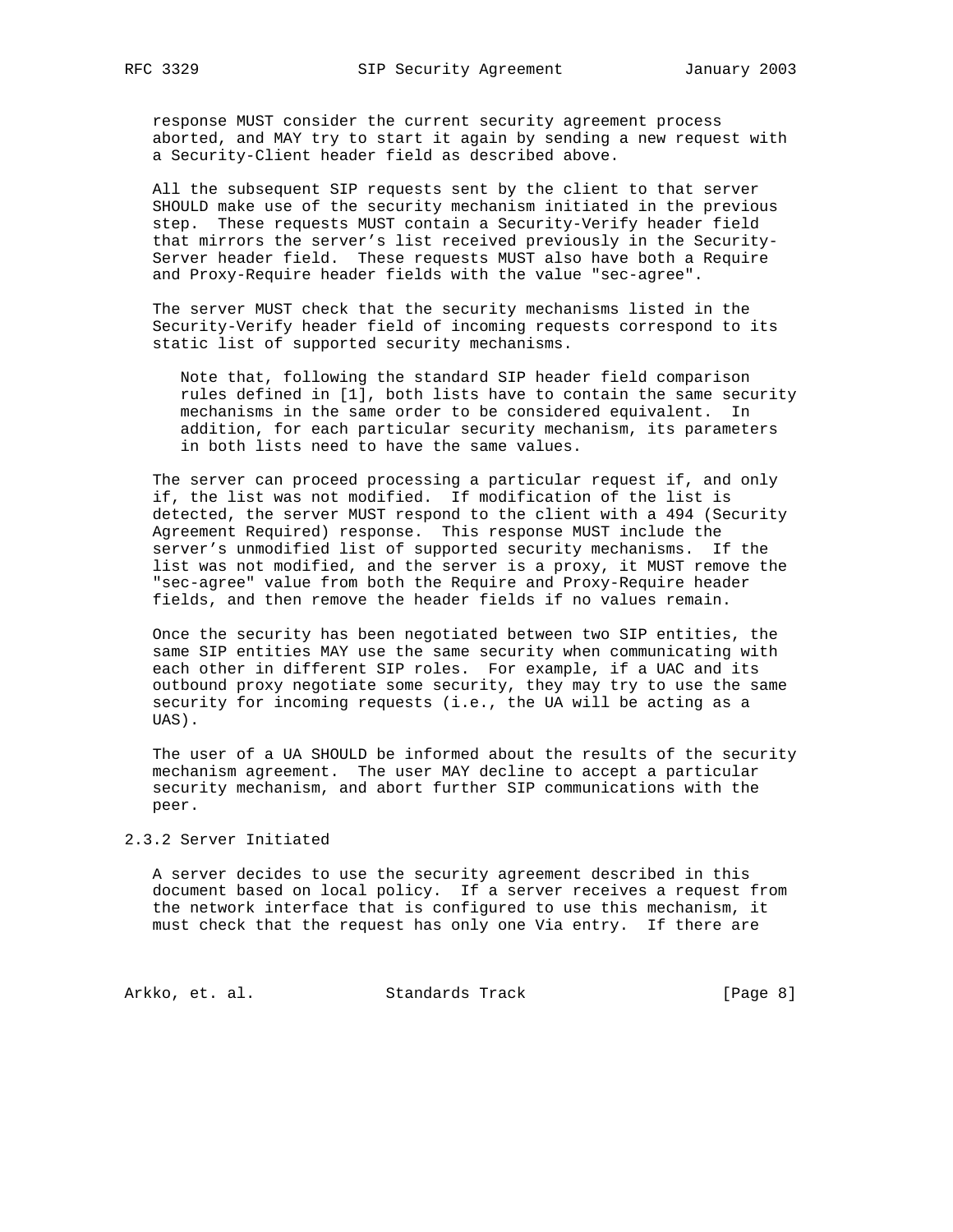several Via entries, the server is not the first-hop SIP entity, and it MUST NOT use this mechanism. For such a request, the server must return a 502 (Bad Gateway) response.

 A server that decides to use this agreement mechanism MUST challenge unprotected requests with one Via entry regardless of the presence or the absence of any Require, Proxy-Require or Supported header fields in incoming requests.

 A server that by policy requires the use of this specification and receives a request that does not have the sec-agree option tag in a Require, Proxy-Require or Supported header field MUST return a 421 (Extension Required) response. If the request had the sec-agree option tag in a Supported header field, it MUST return a 494 (Security Agreement Required) response. In both situation the server MUST also include in the response a Security-Server header field listing its capabilities and a Require header field with an option tag "sec-agree" in it. The server MUST also add necessary information so that the client can initiate the preferred security mechanism (e.g., a Proxy-Authenticate header field for HTTP Digest).

 Clients that support the extension defined in this document SHOULD add a Supported header field with a value of "sec-agree".

2.4 Security Mechanism Initiation

 Once the client chooses a security mechanism from the list received in the Security-Server header field from the server, it initiates that mechanism. Different mechanisms require different initiation procedures.

 If "tls" is chosen, the client uses the procedures of Section 8.1.2 of [1] to determine the URI to be used as an input to the DNS procedures of [5]. However, if the URI is a SIP URI, it MUST treat the scheme as if it were sips, not sip. If the URI scheme is not sip, the request MUST be sent using TLS.

 If "digest" is chosen, the 494 (Security Agreement Required) response will contain an HTTP Digest authentication challenge. The client MUST use the algorithm and qop parameters in the Security-Server header field to replace the same parameters in the HTTP Digest challenge. The client MUST also use the digest-verify parameter in the Security-Verify header field to protect the Security-Server header field as specified in 2.2.

Arkko, et. al. Standards Track [Page 9]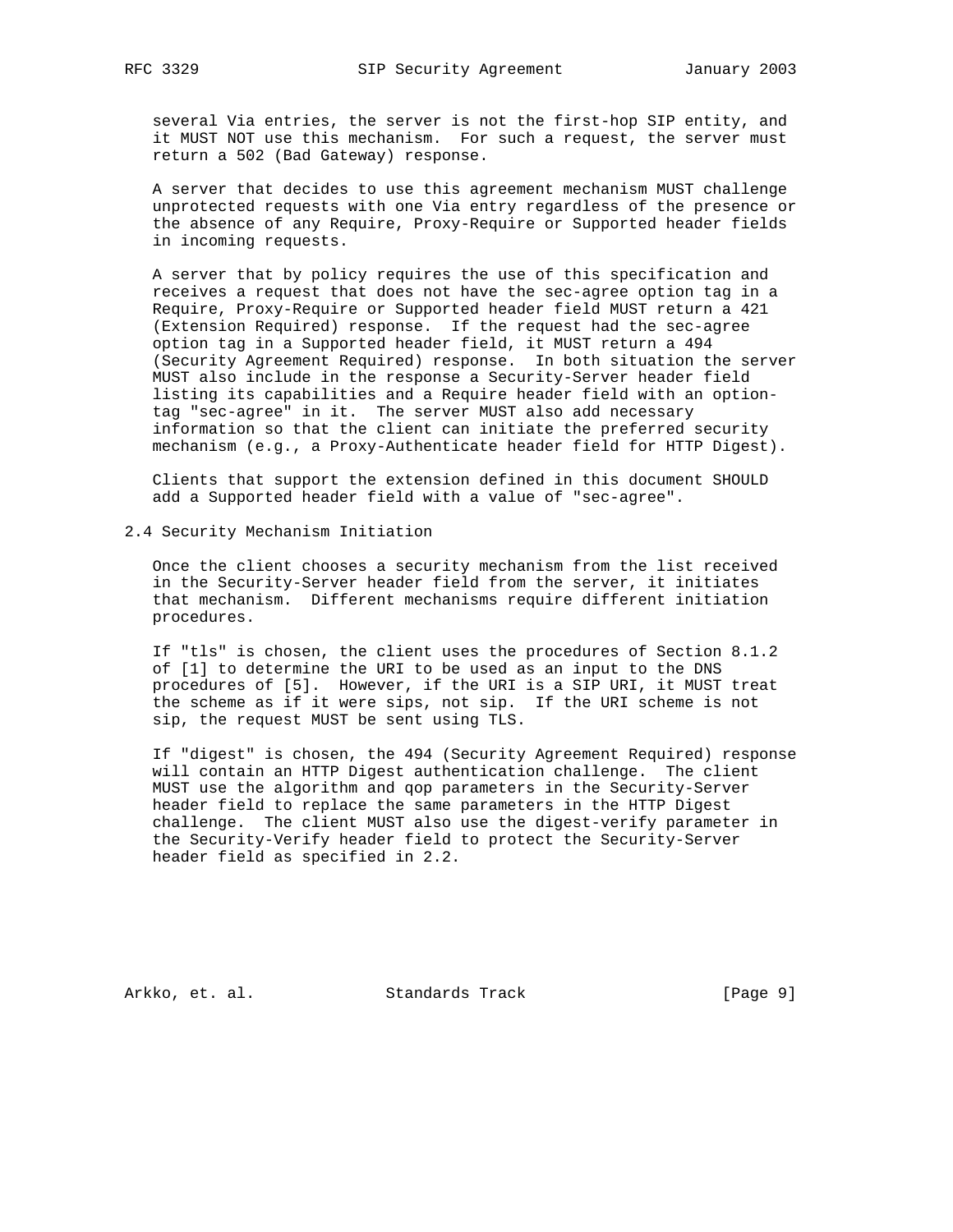To use "ipsec-ike", the client attempts to establish an IKE connection to the host part of the Request-URI in the first request to the server. If the IKE connection attempt fails, the agreement procedure MUST be considered to have failed, and MUST be terminated.

 Note that "ipsec-man" will only work if the communicating SIP entities know which keys and other parameters to use. It is outside the scope of this specification to describe how this information can be made known to the peers. All rules for minimum implementations, such as mandatory-to-implement algorithms, apply as defined in [2], [6], and [7].

 In both IPsec-based mechanisms, it is expected that appropriate policy entries for protecting SIP have been configured or will be created before attempting to use the security agreement procedure, and that SIP communications use port numbers and addresses according to these policy entries. It is outside the scope of this specification to describe how this information can be made known to the peers, but it would typically be configured at the same time as the IKE credentials or manual SAs have been entered.

2.5 Duration of Security Associations

 Once a security mechanism has been negotiated, both the server and the client need to know until when it can be used. All the mechanisms described in this document have a different way of signaling the end of a security association. When TLS is used, the termination of the connection indicates that a new negotiation is needed. IKE negotiates the duration of a security association. If the credentials provided by a client using digest are no longer valid, the server will re-challenge the client. It is assumed that when IPsec-man is used, the same out-of-band mechanism used to distribute keys is used to define the duration of the security association.

2.6 Summary of Header Field Use

 The header fields defined in this document may be used to negotiate the security mechanisms between a UAC and other SIP entities including UAS, proxy, and registrar. Information about the use of headers in relation to SIP methods and proxy processing is summarized in Table 1.

Arkko, et. al. Standards Track [Page 10]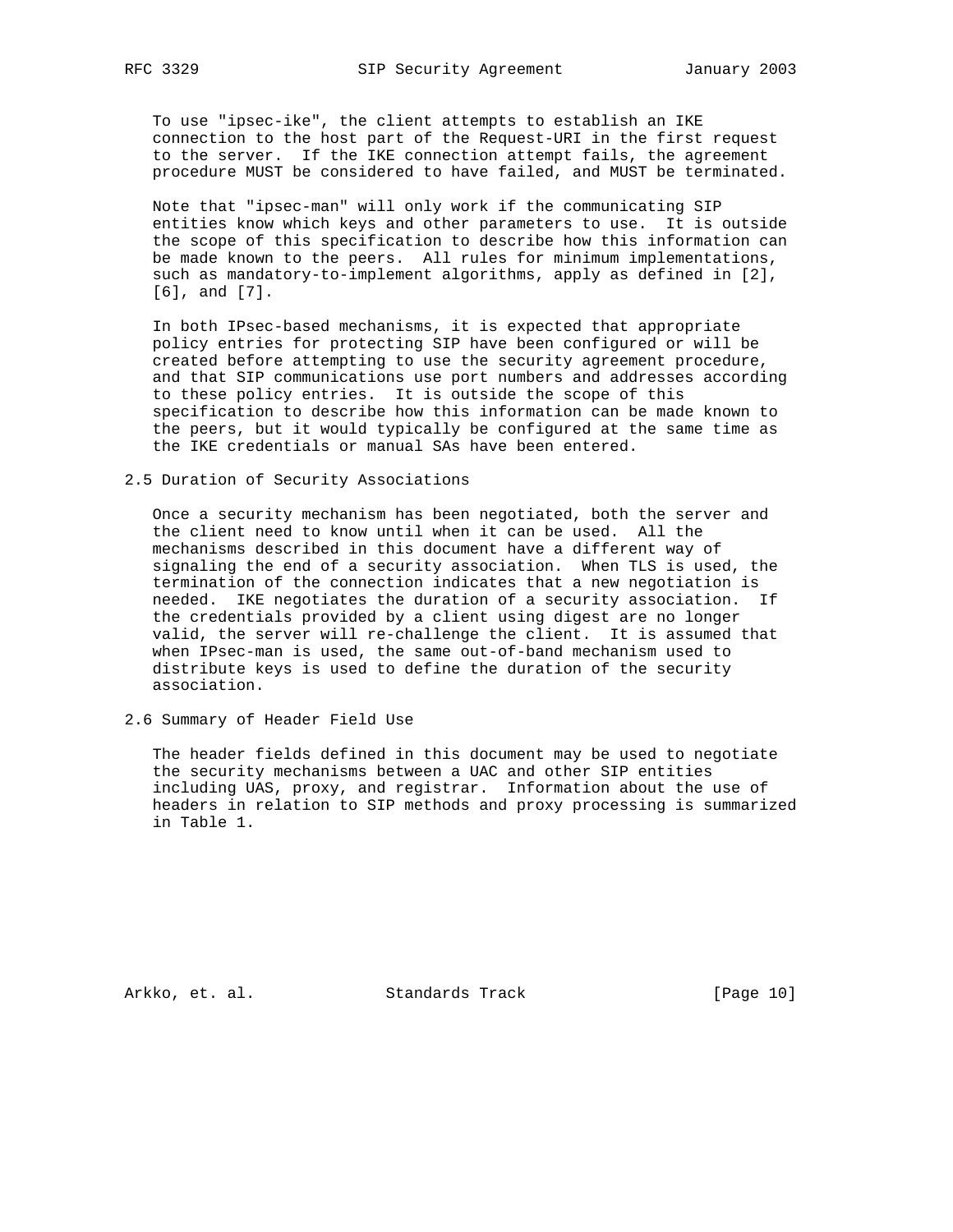| Header field    | where   | proxy ACK BYE CAN INV OPT REG |          |          |                         |         |         |         |
|-----------------|---------|-------------------------------|----------|----------|-------------------------|---------|---------|---------|
| Security-Client | R       | ard                           |          | $\circ$  |                         | $\circ$ | $\circ$ | $\circ$ |
| Security-Server | 421,494 |                               |          | $\circ$  |                         | $\circ$ | $\circ$ | $\circ$ |
| Security-Verify | R       | ard                           |          | $\Omega$ |                         | $\circ$ | $\circ$ | $\circ$ |
| Header field    | where   | proxy                         |          |          | SUB NOT PRK IFO UPD MSG |         |         |         |
| Security-Client | R       | ard                           | $\Omega$ | $\circ$  |                         | $\circ$ | $\circ$ | ∩       |
| Security-Server | 421,494 |                               | $\circ$  | $\circ$  |                         | $\circ$ | $\circ$ | $\circ$ |
| Security-Verify | R       | ard                           | $\Omega$ | $\circ$  |                         | $\circ$ | $\circ$ | $\circ$ |

Table 1: Summary of Header Usage.

 The "where" column describes the request and response types in which the header field may be used. The header may not appear in other types of SIP messages. Values in the where column are:

- \* R: Header field may appear in requests.
- \* 421, 494: A numerical value indicates response codes with which the header field can be used.

 The "proxy" column describes the operations a proxy may perform on a header field:

- \* a: A proxy can add or concatenate the header field if not present.
- \* r: A proxy must be able to read the header field, and thus this header field cannot be encrypted.
- \* d: A proxy can delete a header field value.

 The next six columns relate to the presence of a header field in a method:

- \* o: The header field is optional.
- 3. Backwards Compatibility

 The use of this extension in a network interface is a matter of local policy. Different network interfaces may follow different policies, and consequently the use of this extension may be situational by nature. UA and server implementations MUST be configurable to operate with or without this extension.

Arkko, et. al. Standards Track [Page 11]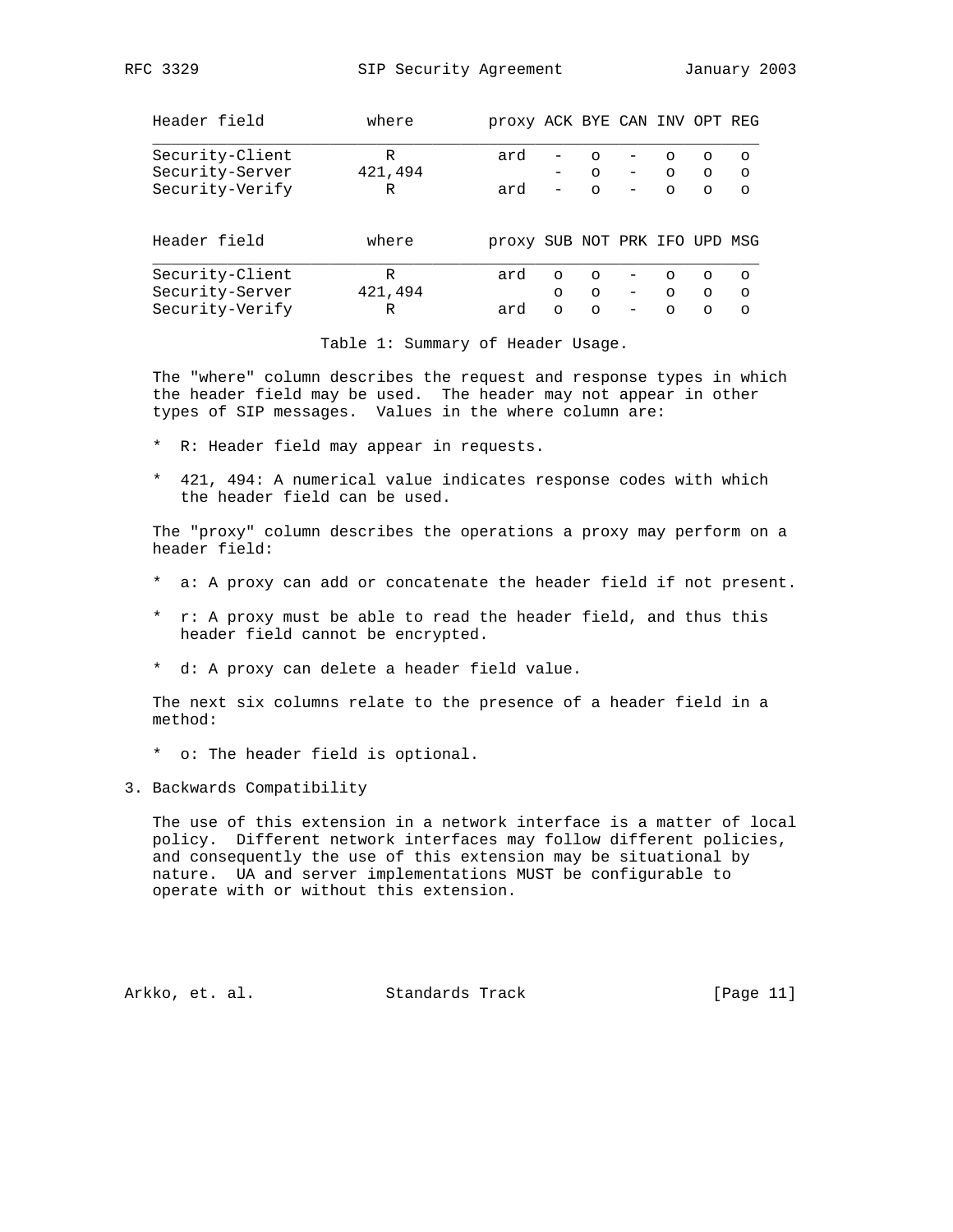A server that is configured to use this mechanism, may also accept requests from clients that use TLS based on the rules defined in [5]. Requests from clients that do not support this extension, and do not support TLS, can not be accepted. This obviously breaks interoperability with some SIP clients. Therefore, this extension should be used in environments where it is somehow ensured that every client implements this extension or is able to use TLS. This extension may also be used in environments where insecure communication is not acceptable if the option of not being able to communicate is also accepted.

4. Examples

 The following examples illustrate the use of the mechanism defined above.

4.1 Client Initiated

 A UA negotiates the security mechanism to be used with its outbound proxy without knowing beforehand which mechanisms the proxy supports. The OPTIONS method can be used here to request the security capabilities of the proxy. In this way, the security can be initiated even before the first INVITE is sent via the proxy.

| UAC                                          | Proxy                      | UAS |
|----------------------------------------------|----------------------------|-----|
| $---(1) OPTIONS---$                          |                            |     |
| $\leftarrow$ - - - - - (2) 494 - - - - - - - |                            |     |
| <=======TLS========>                         |                            |     |
| $---(3)$ INVITE----->                        | ----(4) INVITE--->         |     |
| $\leftarrow$ - - - (6) 200 OK - - - - - -    | $\vert$ <---(5) 200 OK---- |     |
| $----(7)$ ACK------>                         | $---(8)$ ACK----->         |     |
|                                              |                            |     |
|                                              |                            |     |

Figure 2: Negotiation Initiated by the Client.

Arkko, et. al. Standards Track [Page 12]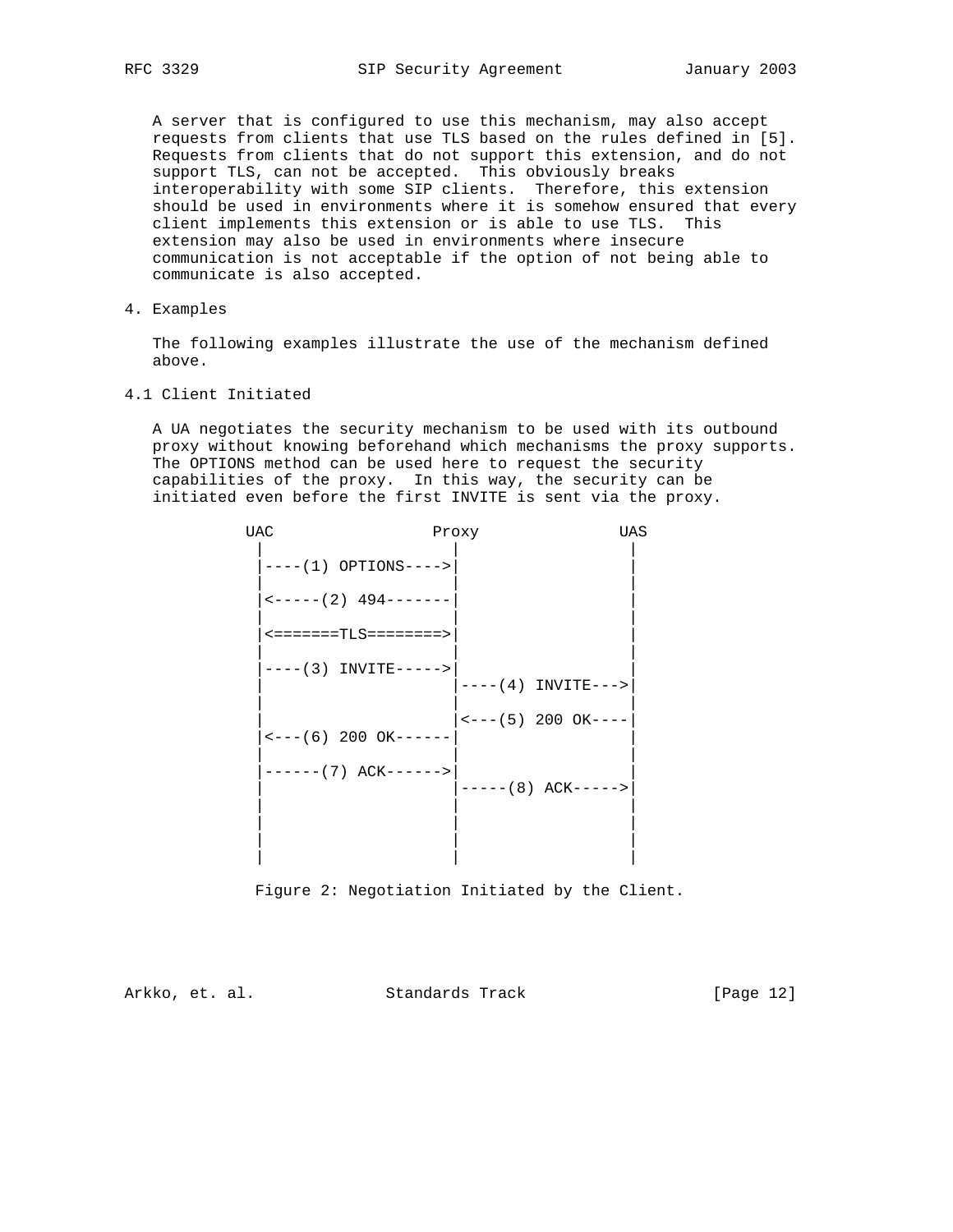The UAC sends an OPTIONS request to its outbound proxy, indicating at the same time that it is able to negotiate security mechanisms and that it supports TLS and HTTP Digest (1).

 The outbound proxy responds to the UAC with its own list of security mechanisms - IPsec and TLS (2). The only common security mechanism is TLS, so they establish a TLS connection between them. When the connection is successfully established, the UAC sends an INVITE request over the TLS connection just established (3). This INVITE contains the server's security list. The server verifies it, and since it matches its static list, it processes the INVITE and forwards it to the next hop.

 If this example was run without Security-Server header in Step 2, the UAC would not know what kind of security the other one supports, and would be forced to error-prone trials.

 More seriously, if the Security-Verify was omitted in Step 3, the whole process would be prone for MitM attacks. An attacker could spoof "ICMP Port Unreachable" message on the trials, or remove the stronger security option from the header in Step 1, therefore substantially reducing the security.

- (1) OPTIONS sip:proxy.example.com SIP/2.0 Security-Client: tls Security-Client: digest Require: sec-agree Proxy-Require: sec-agree
- (2) SIP/2.0 494 Security Agreement Required Security-Server: ipsec-ike;q=0.1 Security-Server: tls;q=0.2
- (3) INVITE sip:proxy.example.com SIP/2.0 Security-Verify: ipsec-ike;q=0.1 Security-Verify: tls; q=0.2 Route: sip:callee@domain.com Require: sec-agree Proxy-Require: sec-agree

 The 200 OK response (6) for the INVITE and the ACK (7) are also sent over the TLS connection. The ACK will contain the same Security- Verify header field as the INVITE (3).

Arkko, et. al. Standards Track [Page 13]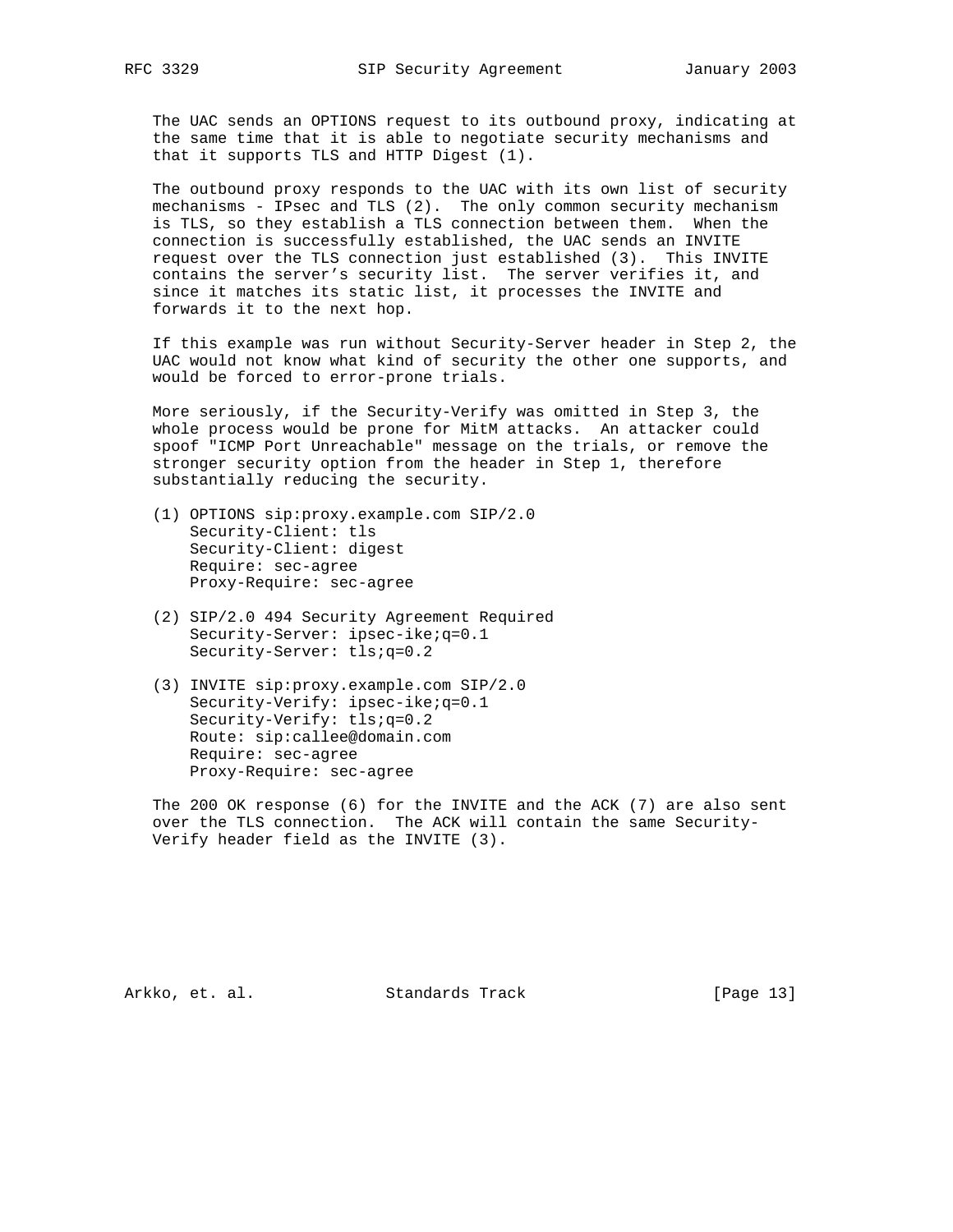# 4.2 Server Initiated

 In this example of Figure 3 the client sends an INVITE towards the callee using an outbound proxy. This INVITE does not contain any Require header field.

 UAC Proxy UAS | | |  $---(1)$  INVITE----> | | |  $\left| \left( \left| \left( 2 \right) \right| \right| \right|$  421------- | | | |------(3) ACK------>| | | | | |<=======IKE========>| | | | |  $|-----(4)$  INVITE----> | |----(5) INVITE--->| | | | | |<---(6) 200 OK----|  $|$  <----(7) 200 OK-----| | | |  $|-----(8)$  ACK------>| | |-----(9) ACK----->| | | | | | |

Figure 3: Server Initiated Security Negotiation.

 The proxy, following its local policy, does not accept the INVITE. It returns a 421 (Extension Required) with a Security-Server header field that lists IPsec-IKE and TLS. Since the UAC supports IPsec-IKE it performs the key exchange and establishes a security association with the proxy.

 The second INVITE (4) and the ACK (8) contain a Security-Verify header field that mirrors the Security-Server header field received in the  $421$ . The INVITE  $(4)$ , the 200 OK  $(7)$  and the ACK  $(8)$  are sent using the security association that has been established.

- (1) INVITE sip:uas.example.com SIP/2.0
- (2) SIP/2.0 421 Extension Required Security-Server: ipsec-ike;q=0.1 Security-Server: tls;q=0.2

Arkko, et. al. Standards Track [Page 14]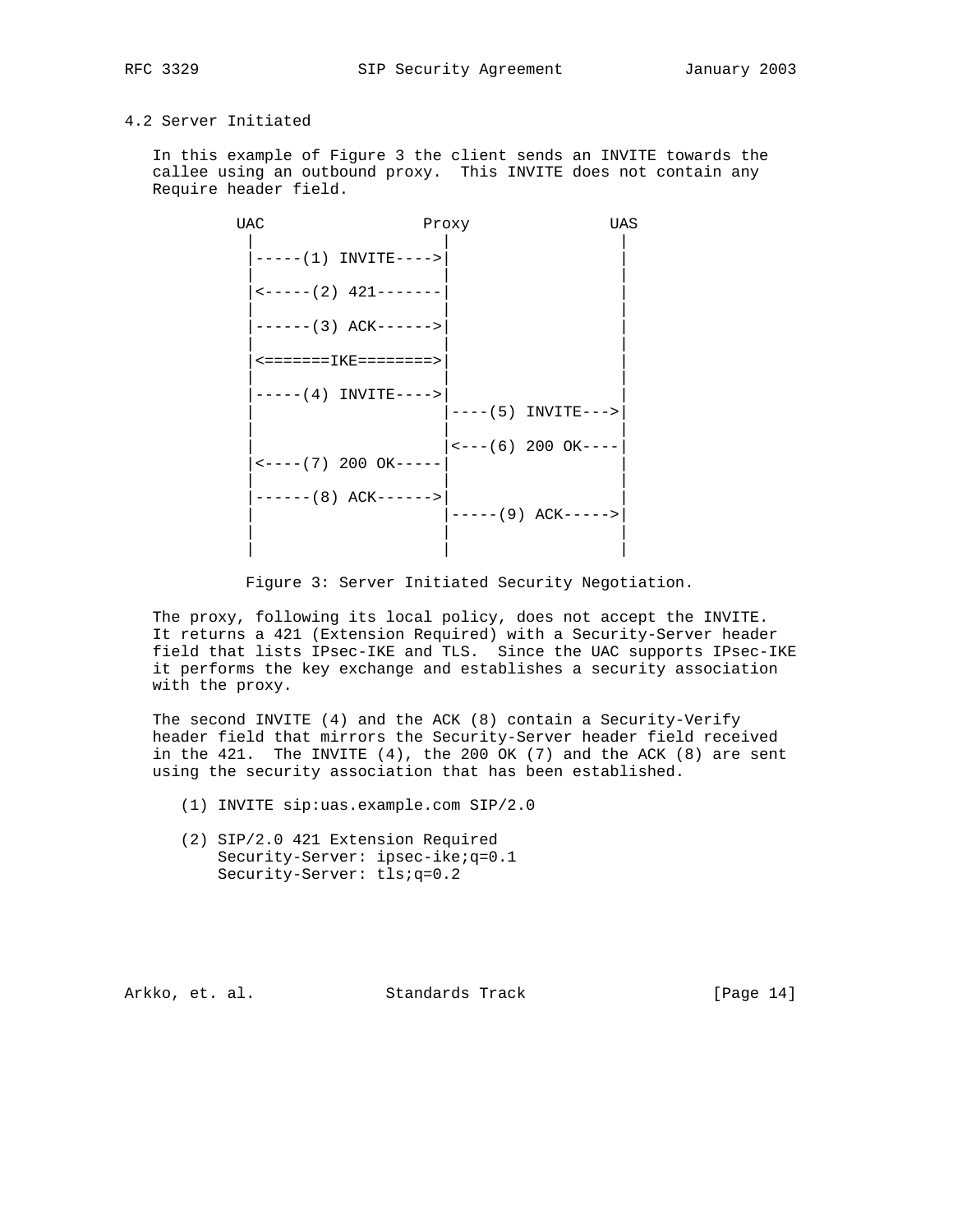- (4) INVITE sip:uas.example.com SIP/2.0 Security-Verify: ipsec-ike;q=0.1 Security-Verify: tls;q=0.2
- 5. Security Considerations

 This specification is about making it possible to select between various SIP security mechanisms in a secure manner. In particular, the method presented herein allow current networks using, for instance, HTTP Digest, to be securely upgraded to, for instance, IPsec without requiring a simultaneous modification in all equipment. The method presented in this specification is secure only if the weakest proposed mechanism offers at least integrity and replay protection for the Security-Verify header field.

 The security implications of this are subtle, but do have a fundamental importance in building large networks that change over time. Given that the hashes are produced also using algorithms agreed in the first unprotected messages, one could ask what the difference in security really is. Assuming integrity protection is mandatory and only secure algorithms are used, we still need to prevent MitM attackers from modifying other parameters, such as whether encryption is provided or not. Let us first assume two peers capable of using both strong and weak security. If the initial offers are not protected in any way, any attacker can easily "downgrade" the offers by removing the strong options. This would force the two peers to use weak security between them. But if the offers are protected in some way -- such as by hashing, or repeating them later when the selected security is really on -- the situation is different. It would not be sufficient for the attacker to modify a single message. Instead, the attacker would have to modify both the offer message, as well as the message that contains the hash/ repetition. More importantly, the attacker would have to forge the weak security that is present in the second message, and would have to do so in real time between the sent offers and the later messages. Otherwise, the peers would notice that the hash is incorrect. If the attacker is able to break the weak security, the security method and/or the algorithm should not be used.

 In conclusion, the security difference is making a trivial attack possible versus demanding the attacker to break algorithms. An example of where this has a serious consequence is when a network is first deployed with integrity protection (such as HTTP Digest [4]), and then later new devices are added that support also encryption (such as TLS [3]). In this situation, an insecure negotiation procedure allows attackers to trivially force even new devices to use only integrity protection.

Arkko, et. al. Standards Track [Page 15]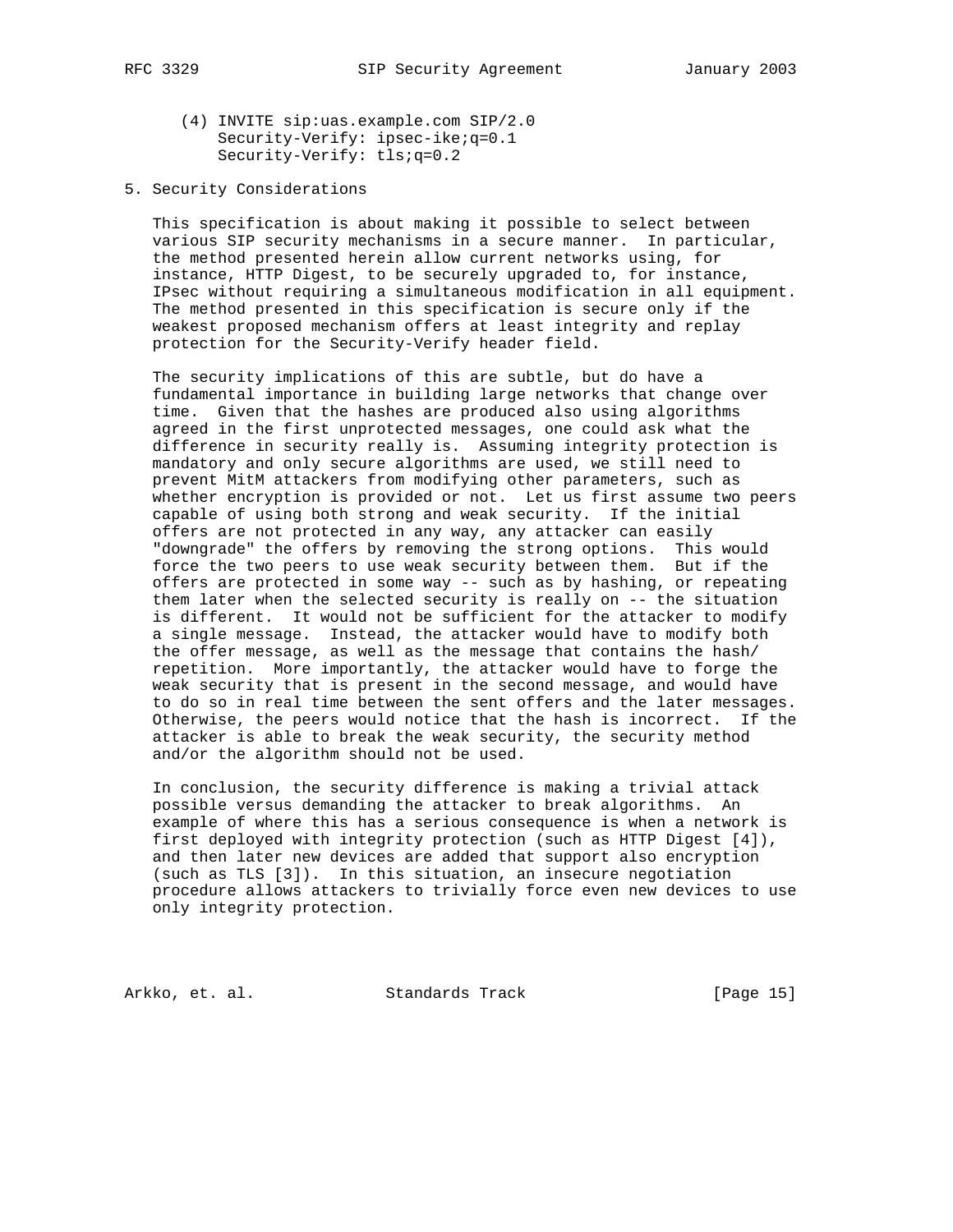Possible attacks against the security agreement include:

- 1. Attackers could try to modify the server's list of security mechanisms in the first response. This would be revealed to the server when the client returns the received list using the security.
- 2. Attackers could also try to modify the repeated list in the second request from the client. However, if the selected security mechanism uses encryption this may not be possible, and if it uses integrity protection any modifications will be detected by the server.
- 3. Attackers could try to modify the client's list of security mechanisms in the first message. The client selects the security mechanism based on its own knowledge of its own capabilities and the server's list, hence the client's choice would be unaffected by any such modification. However, the server's choice could still be affected as described below:
	- \* If the modification affected the server's choice, the server and client would end up choosing different security mechanisms in Step 3 or 4 of Figure 1. Since they would be unable to communicate to each other, this would be detected as a potential attack. The client would either retry or give up in this situation.
	- \* If the modification did not affect the server's choice, there's no effect.
- 4. Finally, attackers may also try to reply old security agreement messages. Each security mechanism must provide replay protection. In particular, HTTP Digest implementations should carefully utilize existing reply protection options such as including a time-stamp to the nonce parameter, and using nonce counters [4].

 All clients that implement this specification MUST select HTTP Digest, TLS, IPsec, or any stronger method for the protection of the second request.

Arkko, et. al. Standards Track [Page 16]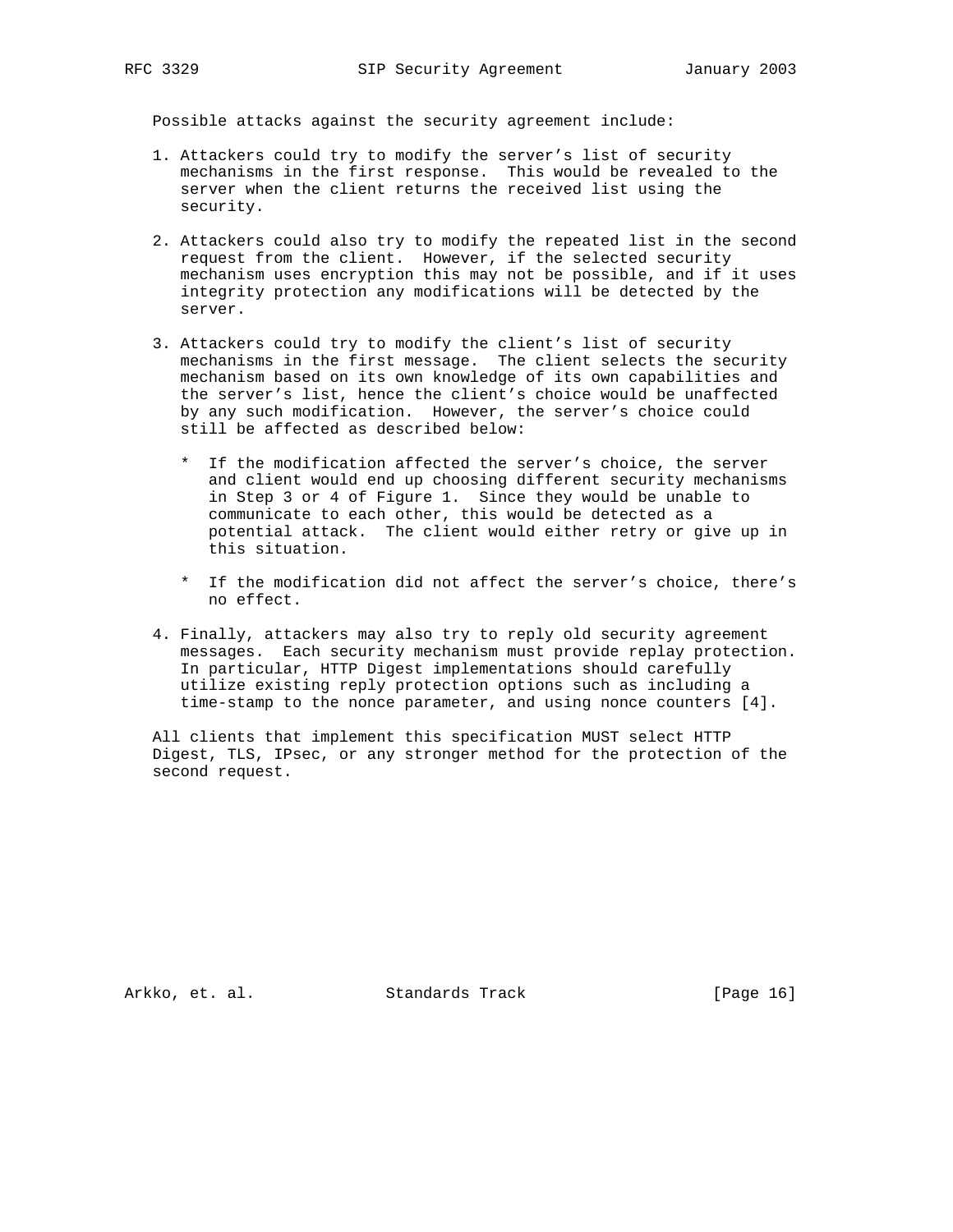### 6. IANA Considerations

 This specification defines a new mechanism-name namespace in Section 2.2 which requires a central coordinating body. The body responsible for this coordination is the Internet Assigned Numbers Authority (IANA).

 This document defines four mechanism-names to be initially registered, namely "digest", "tls", "ipsec-ike", and "ipsec-man". In addition to these mechanism-names, "ipsec-3gpp" mechanism-name is also registered (see Appendix A). Following the policies outlined in [10], further mechanism-names are allocated based on IETF Consensus.

 Registrations with the IANA MUST include the mechanism-name token being registered, and a pointer to a published RFC describing the details of the corresponding security mechanism.

# 6.1 Registration Information

 IANA registers new mechanism-names at http://www.iana.org/assignments/sip-parameters under "Security Mechanism Names". As this document specifies five mechanism-names, the initial IANA registration for mechanism-names will contain the information shown in Table 2. It also demonstrates the type of information maintained by the IANA.

| [RFC3329]<br>digest<br>[RFC3329]<br>$t \log$<br>[RFC3329]<br>ipsec-ike<br>[RFC3329]<br>ipsec-man<br>[RFC3329]<br>ipsec-3qpp | Mechanism Name | Reference |
|-----------------------------------------------------------------------------------------------------------------------------|----------------|-----------|
|                                                                                                                             |                |           |
|                                                                                                                             |                |           |
|                                                                                                                             |                |           |
|                                                                                                                             |                |           |
|                                                                                                                             |                |           |
|                                                                                                                             |                |           |

Table 2: Initial IANA registration.

6.2 Registration Template

 To: ietf-sip-sec-agree-mechanism-name@iana.org Subject: Registration of a new SIP Security Agreement mechanism

Mechanism Name:

 (Token value conforming to the syntax described in Section 2.2.)

Arkko, et. al. Standards Track [Page 17]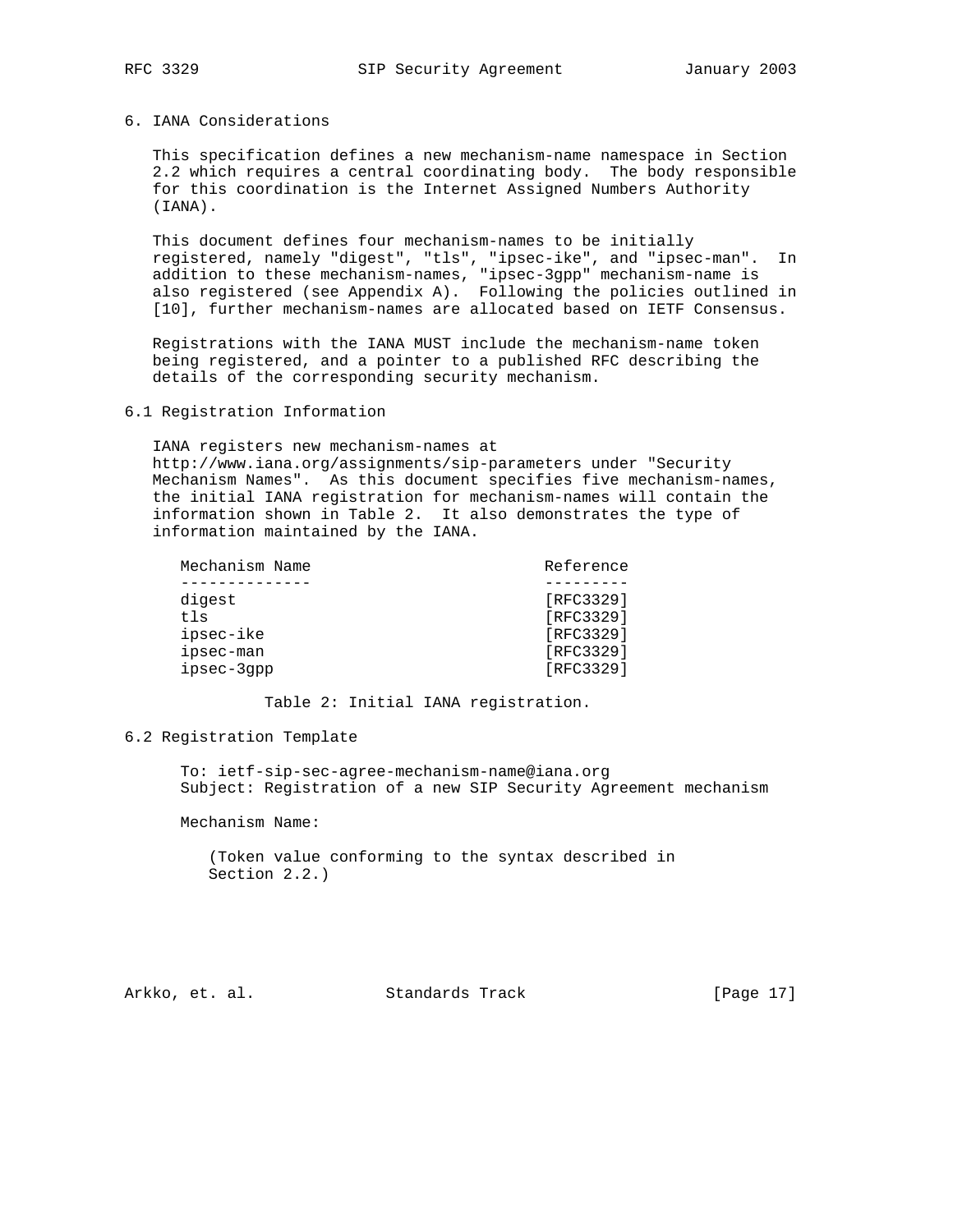Published Specification(s):

 (Descriptions of new SIP Security Agreement mechanisms require a published RFC.)

6.3 Header Field Names

 This specification registers three new header fields, namely Security-Client, Security-Server and Security-Verify. These headers are defined by the following information, which has been included in the sub-registry for SIP headers under http://www.iana.org/assignments/sip-parameters.

| Header Name:  | Security-Client |
|---------------|-----------------|
| Compact Form: | (none)          |
| Header Name:  | Security-Server |
| Compact Form: | (none)          |
| Header Name:  | Security-Verify |
| Compact Form: | (none)          |

6.4 Response Codes

 This specification registers a new response code, namely 494 (Security Agreement Required). The response code is defined by the following information, which has been included to the sub-registry for SIP methods and response-codes under http://www.iana.org/assignments/sip-parameters.

| Response Code Number:  | 494 |                             |  |
|------------------------|-----|-----------------------------|--|
| Default Reason Phrase: |     | Security Agreement Required |  |

6.5 Option Tags

 This specification defines a new option tag, namely sec-agree. The option tag is defined by the following information, which has been included in the sub-registry for option tags under http://www.iana.org/assignments/sip-parameters.

Arkko, et. al. Standards Track [Page 18]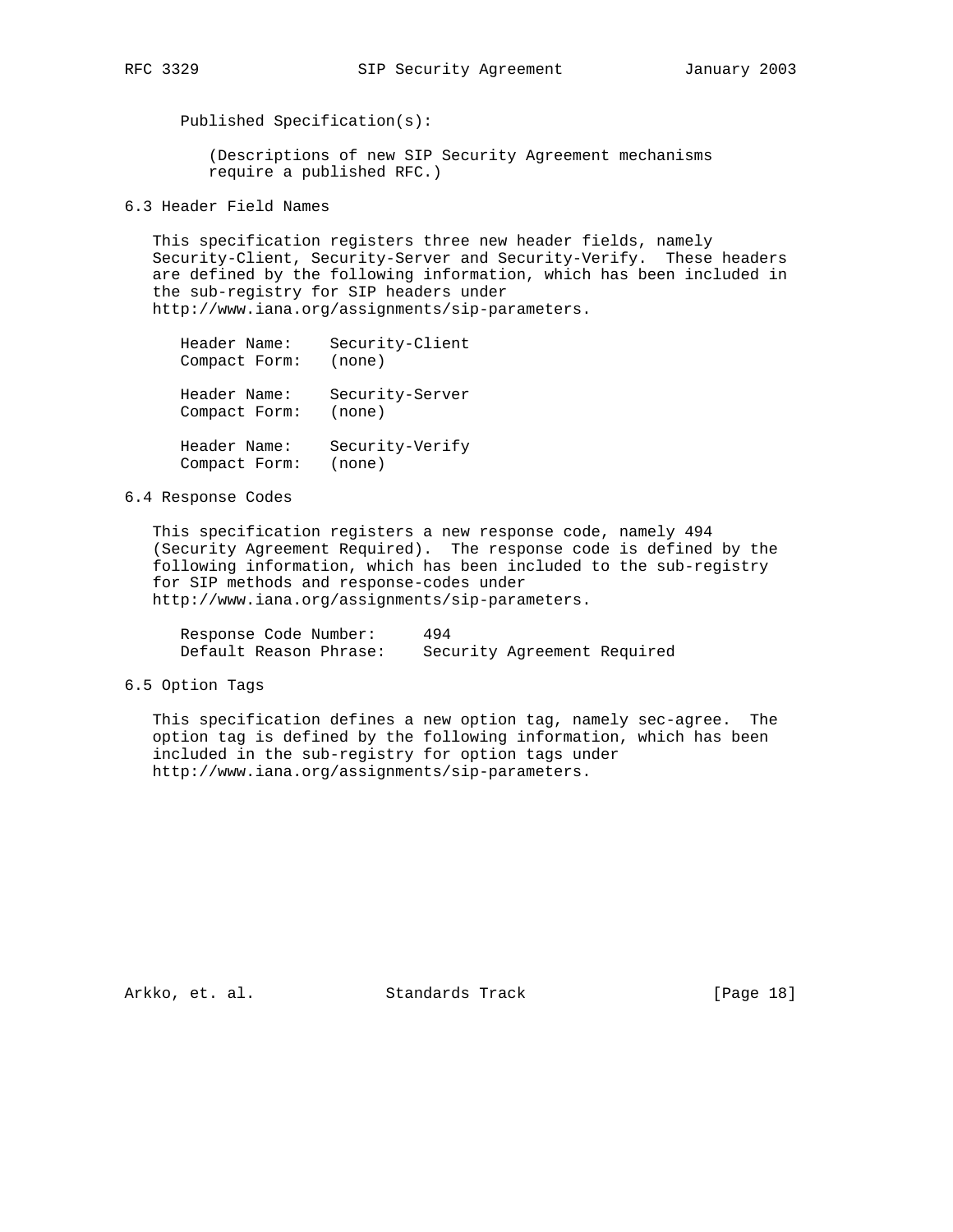Name: sec-agree Description: This option tag indicates support for the Security Agreement mechanism. When used in the Require, or Proxy-Require headers, it indicates that proxy servers are required to use the Security Agreement mechanism. When used in the Supported header, it indicates that the User Agent Client supports the Security Agreement mechanism. When used in the Require header in the 494 (Security Agreement Required) or 421 (Extension Required) responses, it indicates that the User Agent Client must use the Security Agreement Mechanism.

7. Contributors

 Sanjoy Sen and Lee Valerius from Nortel Networks have contributed to the document.

8. Acknowledgements

 In addition to the contributors, the authors wish to thank Allison Mankin, Rolf Blom, James Undery, Jonathan Rosenberg, Hugh Shieh, Gunther Horn, Krister Boman, David Castellanos-Zamora, Miguel Garcia, Valtteri Niemi, Martin Euchner, Eric Rescorla and members of the 3GPP SA3 group for interesting discussions in this problem space.

- 9. Normative References
	- [1] Rosenberg, J., Schulzrinne, H., Camarillo, G., Johnston, A., Peterson, J., Sparks, R., Handley, M. and E. Schooler, "SIP: Session Initiation Protocol", RFC 3261, June 2002.
	- [2] Kent, S. and R. Atkinson, "Security Architecture for the Internet Protocol", RFC 2401, November 1998.
	- [3] Dierks, T. and C. Allen, P. Kocher, "The TLS Protocol Version 1.0", RFC 2246, January 1999.
	- [4] Franks, J., Hallam-Baker, P., Hostetler, J., Lawrence, S., Leach, P., Luotonen, A. and L. Stewart, "HTTP Authentication: Basic and Digest Access Authentication", RFC 2617, June 1999.
	- [5] Rosenberg, J. and H. Schulzrinne, "Session Initiation Protocol (SIP): Locating SIP Servers", RFC 3263, June 2002.
	- [6] Kent, S. and R. Atkinson, "IP Authentication Header", RFC 2402, November 1998.

Arkko, et. al. Standards Track [Page 19]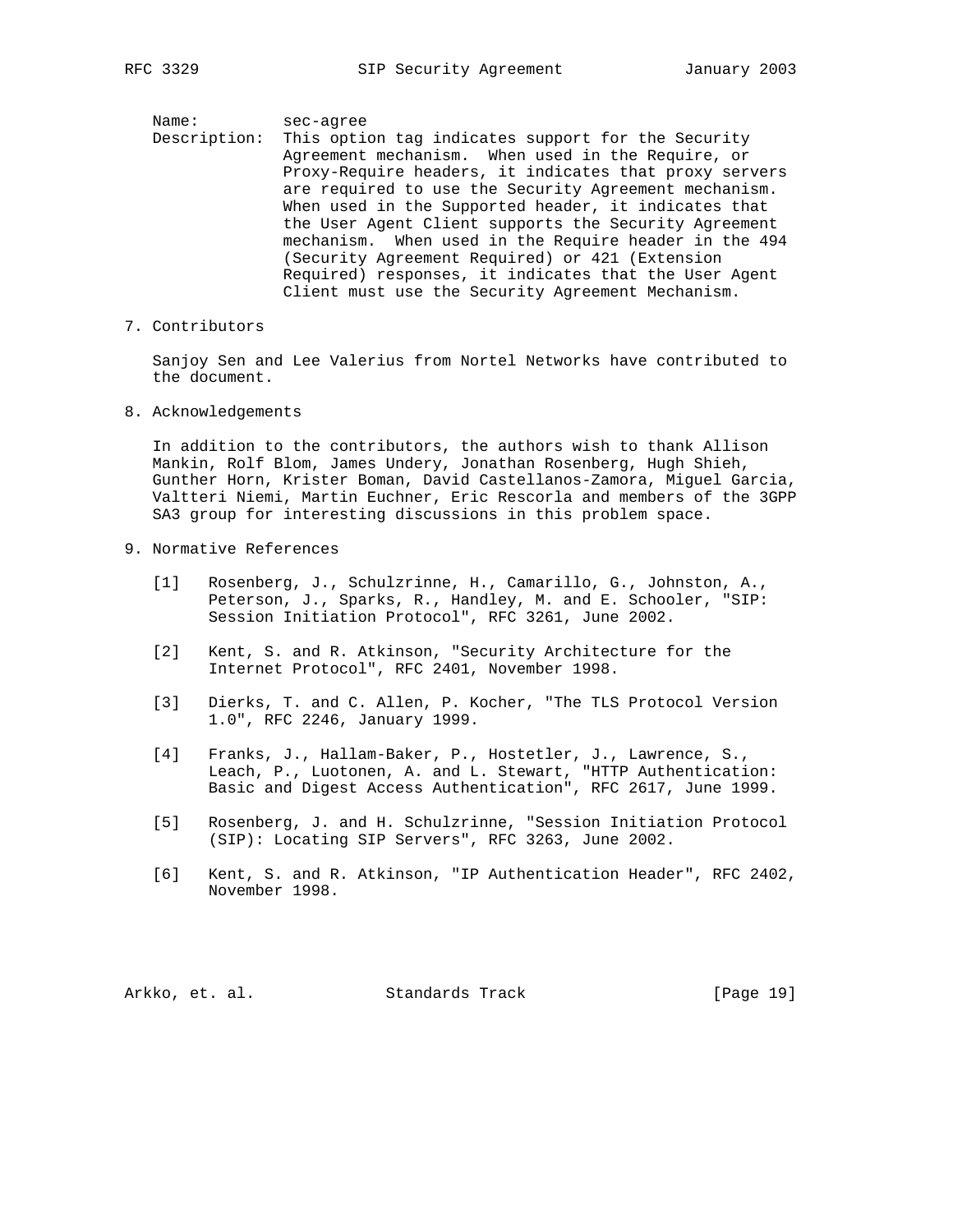- [7] Kent, S. and R. Atkinson, "IP Encapsulating Security Payload (ESP)", RFC 2406, November 1998.
- [8] Harkins, D. and D. Carrel, "The Internet Key Exchange (IKE)", RFC 2409, November 1998.
- [9] Bradner, S., "Key words for use in RFCs to Indicate Requirement Levels", BCP 14, RFC 2119, March 1997.
- [10] Narten, T. and H. Alvestrand, "Guidelines for Writing an IANA Considerations Section in RFCs", BCP 26, RFC 2434, October 1998.
- 10. Informative References
	- [11] Garcia-Martin, M., "3rd-Generation Partnership Project (3GPP) Release 5 requirements on the Session Initiation Protocol (SIP)", Work in Progress.
	- [12] 3rd Generation Partnership Project, "Access security for IP based services, Release 5", TS 33.203 v5.3.0, September 2002.
	- [13] Madson, C. and R. Glenn, "The Use of HMAC-MD5-96 within ESP and AH", RFC 2403, November 1998.
	- [14] Madson, C. and R. Glenn, "The Use of HMAC-SHA-1-96 within ESP and AH", RFC 2404, November 1998.
	- [15] Pereira, R. and R. Adams, "The ESP CBC-Mode Cipher Algorithms", RFC 2451, November 1998.

Arkko, et. al. Standards Track [Page 20]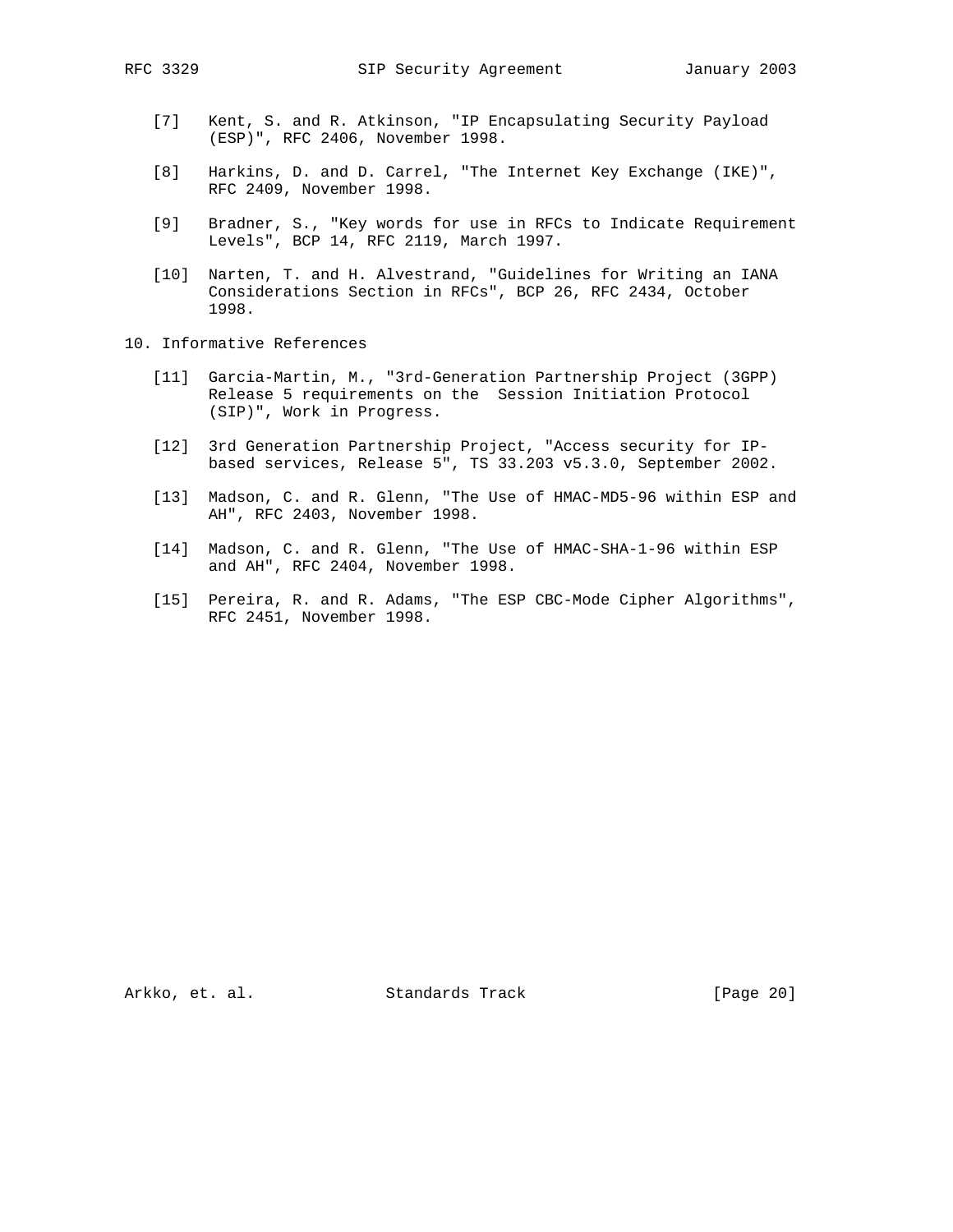# Appendix A. Syntax of ipsec-3gpp

 This appendix extends the security agreement framework described in this document with a new security mechanism: "ipsec-3gpp". This security mechanism and its associated parameters are used in the 3GPP IP Multimedia Subsystem [12]. The Augmented BNF definitions below follow the syntax of SIP [1].

| $mechanism-name = ( "ipsec-3app" )$ |                                              |
|-------------------------------------|----------------------------------------------|
| mech-parameters                     | $=$ ( algorithm / protocol /mode /           |
|                                     | encrypt-algorithm / spi /                    |
|                                     | port $1 /$ port $2$ )                        |
| algorithm                           | $=$ "alg" EQUAL ( "hmac-md5-96" /            |
|                                     | " $hmac - sha - 1 - 96"$ )                   |
| protocol                            | $=$ "prot" EOUAL ( "ah" / "esp" )            |
| mode                                | $=$ "mod" EQUAL ( "trans" / "tun" )          |
| encrypt-algorithm                   | $=$ "ealg" EQUAL ( "des-ede3-cbc" / "null" ) |
| spi                                 | = "spi" EQUAL spivalue                       |
| spivalue                            | $= 10$ DIGIT; 0 to 4294967295                |
| port1                               | = "port1" EOUAL port                         |
| port2                               | = "port2" EQUAL port                         |
| port                                | $= 1*DTGIT$                                  |
|                                     |                                              |

 The parameters described by the BNF above have the following semantics:

#### Algorithm

 This parameter defines the used authentication algorithm. It may have a value of "hmac-md5-96" for HMAC-MD5-96 [13], or "hmac-sha-1-96" for HMAC-SHA-1-96 [14]. The algorithm parameter is mandatory.

Protocol

 This parameter defines the IPsec protocol. It may have a value of "ah" for AH [6], or "esp" for ESP [7]. If no Protocol parameter is present, the protocol will be ESP by default.

#### Mode

 This parameter defines the mode in which the IPsec protocol is used. It may have a value of "trans" for transport mode, or a value of "tun" for tunneling mode. If no Mode parameter is present the IPsec protocol is used in transport mode.

Encrypt-algorithm

 This parameter defines the used encryption algorithm. It may have a value of "des-ede3-cbc" for 3DES [15], or "null" for no encryption. If no Encrypt-algorithm parameter is present, encryption is not used.

Arkko, et. al. Standards Track [Page 21]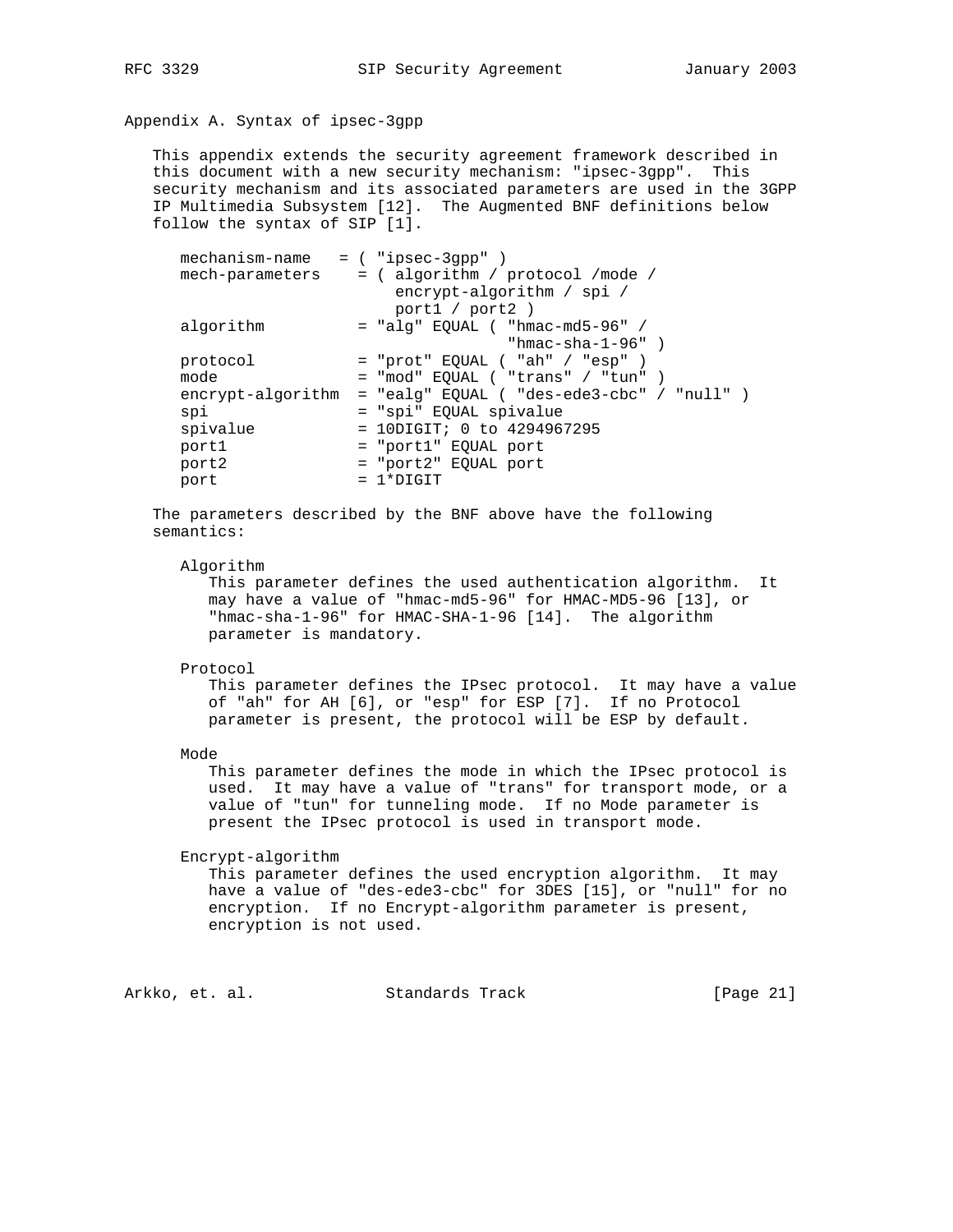Spi

Defines the SPI number used for inbound messages.

Port1

 Defines the destination port number for inbound messages that are protected.

Port2

 Defines the source port number for outbound messages that are protected. Port 2 is optional.

 The communicating SIP entities need to know beforehand which keys to use. It is also assumed that the underlying IPsec implementation supports selectors that allow all transport protocols supported by SIP to be protected with a single SA. The duration of security association is the same as in the expiration interval of the corresponding registration binding.

Arkko, et. al. Standards Track [Page 22]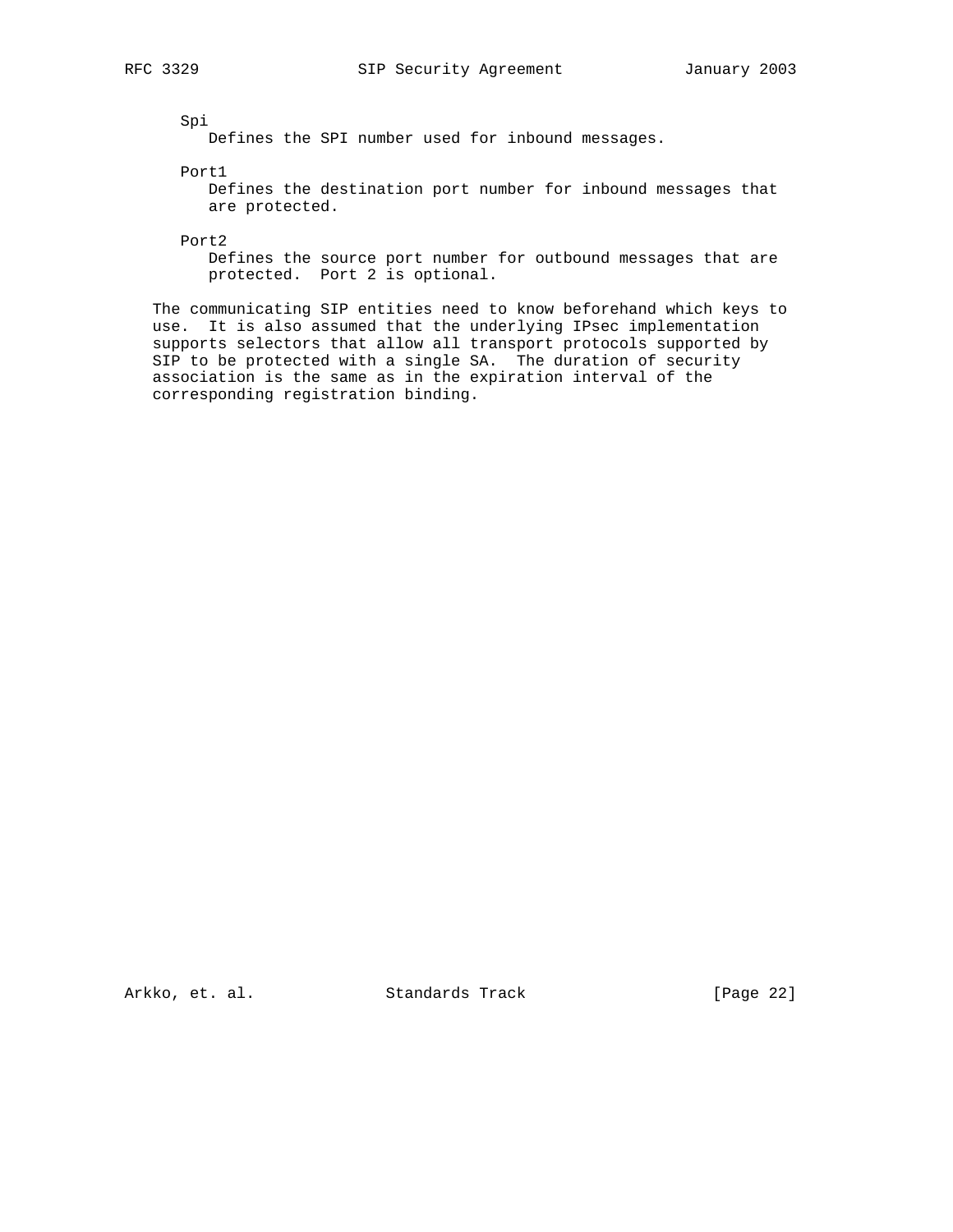Authors' Addresses Jari Arkko Ericsson Jorvas, FIN 02420 Finland Phone: +358 40 507 9256 EMail: jari.arkko@ericsson.com Vesa Torvinen Ericsson Joukahaisenkatu 1 Turku, FIN 20520 Finland Phone: +358 40 723 0822 EMail: vesa.torvinen@ericsson.fi Gonzalo Camarillo Advanced Signalling Research Lab. Ericsson FIN-02420 Jorvas Finland Phone: +358 40 702 3535 EMail: Gonzalo.Camarillo@ericsson.com Aki Niemi NOKIA Corporation P.O.Box 321, FIN 00380 Finland Phone: +358 50 389 1644 EMail: aki.niemi@nokia.com Tao Haukka Nokia Corporation P.O. Box 50 FIN - 90570 Oulu Finland Phone: +358 40 517 0079 EMail: tao.haukka@nokia.com

Arkko, et. al. Standards Track [Page 23]